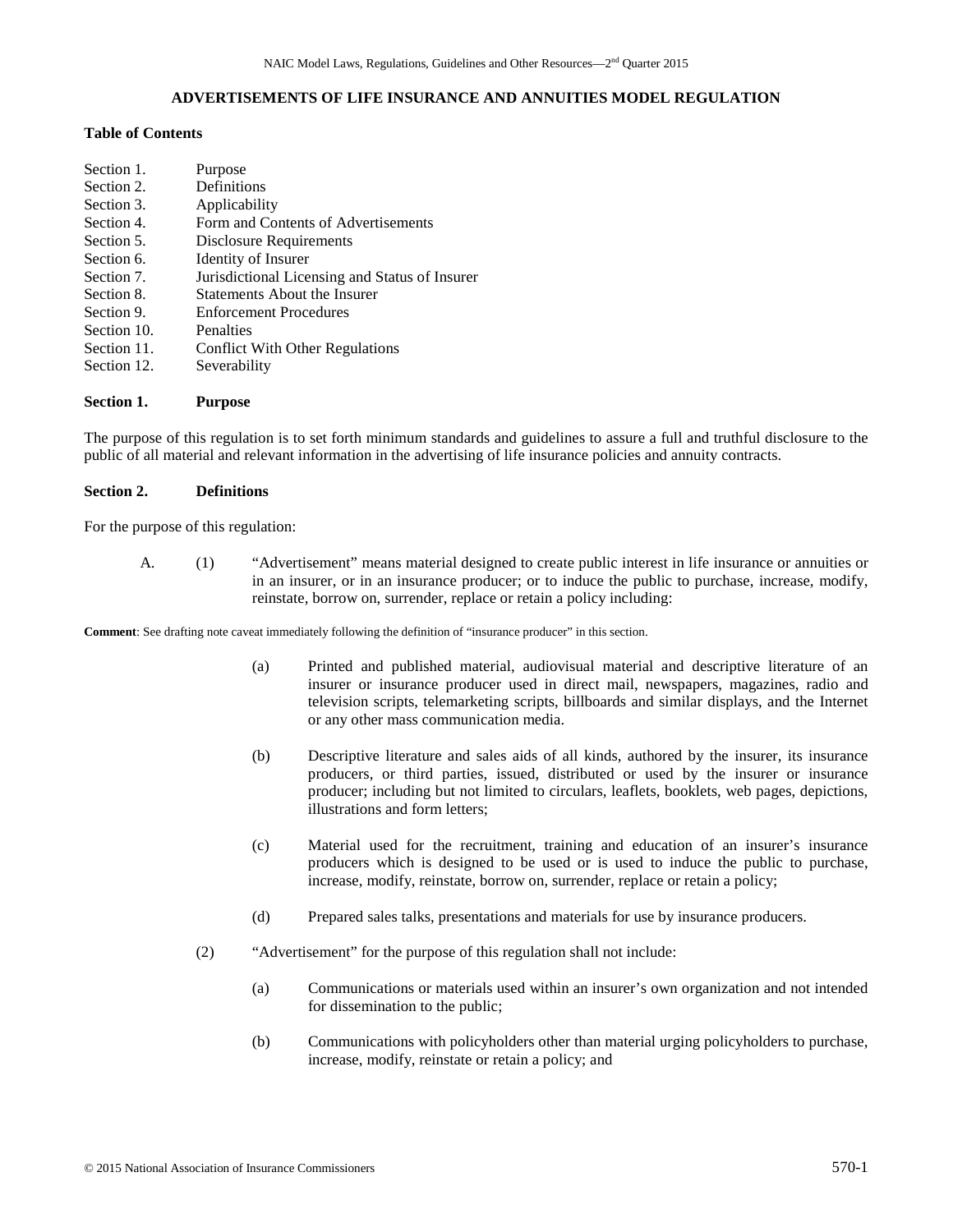- (c) A general announcement from a group or blanket policyholder to eligible individuals on an employment or membership list that a policy or program has been written or arranged; provided the announcement clearly indicates that it is preliminary to the issuance of a booklet explaining the proposed coverage.
- B. "Determinable policy elements" means elements that are derived from processes or methods that are guaranteed at issue and not subject to company discretion, but where the values or amounts cannot be determined until some point after issue. These elements include the premiums, credited interest rates (including any bonus), benefits, values, non-interest based credits, charges or elements of formulas used to determine any of these. These elements may be described as guaranteed but not determined at issue. An element is considered determinable if it was calculated from underlying determinable policy elements only, or from both determinable and guaranteed policy elements.
- C. "Guaranteed policy elements" means the premiums, benefits, values, credits or charges under a policy, or elements of formulas used to determine any of these that are guaranteed and determined at issue.
- D. "Insurance producer" means a person required to be licensed under the laws of this state to sell, solicit or negotiate insurance.

**Drafting Note:** Each jurisdiction may wish to revise the definition of "insurance producer" to reference the definition in that jurisdiction's licensing law. This definition from the NAIC Producer Licensing Model Act, which also defines the terms "sell," "solicit," and "negotiate," should be used. This term and words related thereto should not be included in life advertising regulations unless "insurance producer" also is statutorily defined and the definitions are identical.

- E. "Insurer" means any individual, corporation, association, partnership, reciprocal exchange, inter-insurer, Lloyd's, fraternal benefit society, and any other legal entity which is defined as an "insurer" in the insurance code of this state or issues life insurance or annuities in this state and is engaged in the advertisement of a policy.
- F. "Nonguaranteed elements" means the premiums, credited interest rates (including any bonus), benefits, values, non-interest based credits, charges or elements of formulas used to determine any of these, that are subject to company discretion and are not guaranteed at issue. An element is considered nonguaranteed if any of the underlying nonguaranteed elements are used in its calculation.
- G. "Policy" means any policy, plan, certificate, including a fraternal benefit certificate, contract, agreement, statement of coverage, rider or endorsement which provides for life insurance or annuity benefits.
- H. "Preneed funeral contract or prearrangement" means an arrangement by or for an individual before the individual's death relating to the purchase or provision of specific funeral or cemetery merchandise or services.
- I. "Registered product" means an annuity contract or life insurance policy subject to the prospectus delivery requirements of the Securities Act of 1933.

**Drafting Note:** Registered product includes, but is not limited to, contingent deferred annuities.

## **Section 3. Applicability**

A. This regulation shall apply to any life insurance or annuity advertisement intended for dissemination in this state. In variable contracts and other registered products where disclosure requirements are established pursuant to federal regulation, this regulation shall be interpreted so as to eliminate conflict with federal regulation.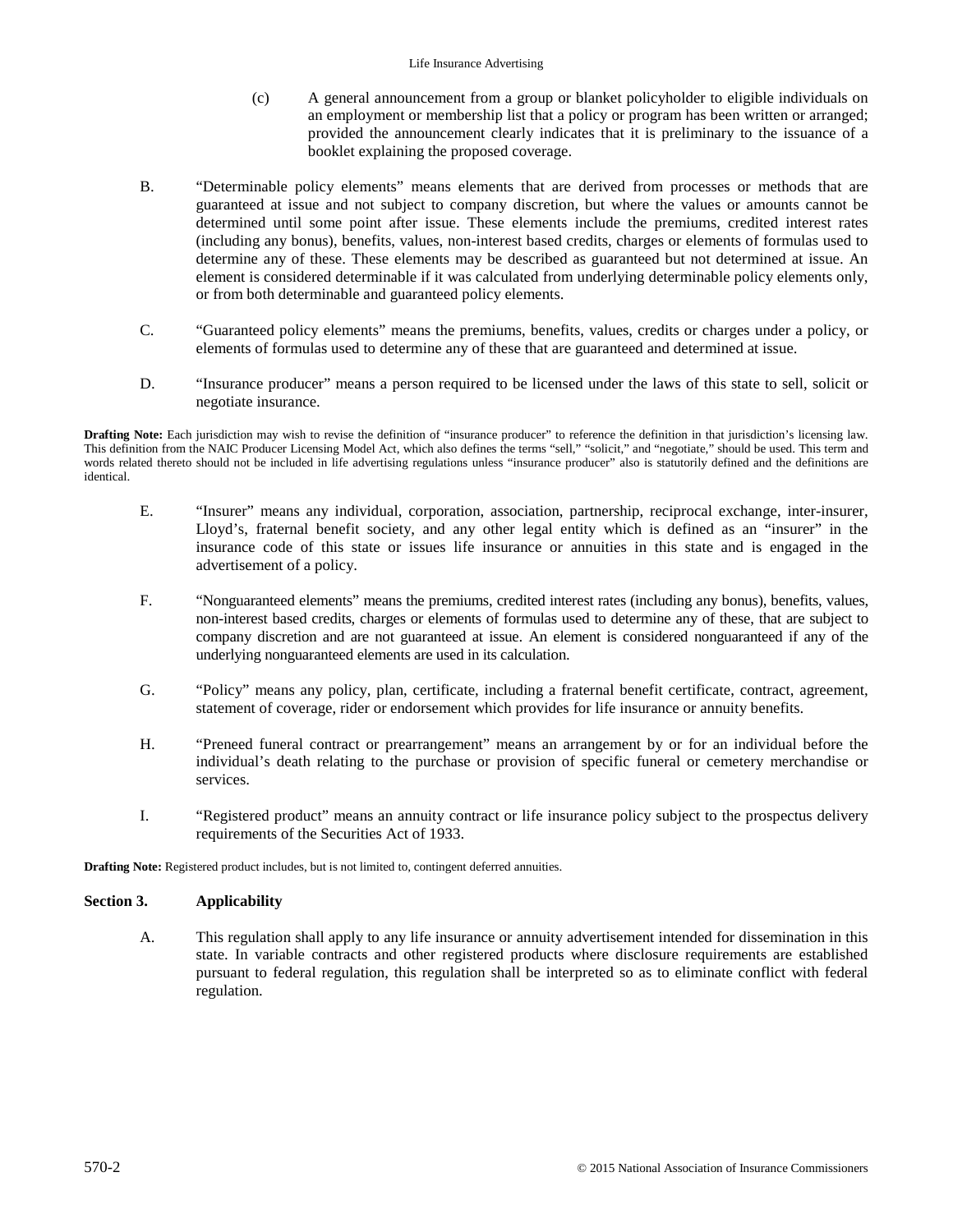B. All advertisements, regardless of by whom written, created, designed or presented, shall be the responsibility of the insurer, as well as the producer who created or presented the advertisement. Insurers shall establish and at all times maintain a system of control over the content, form and method of dissemination of all advertisements of its policies. A system of control shall include regular and routine notification, at least once a year, to agents, brokers and others authorized by the insurer to disseminate advertisements of the requirement and procedures for company approval prior to the use of any advertisements that is not furnished by the insurer and that clearly sets forth within the notice the most serious consequence of not obtaining the required prior approval.

## **Section 4. Form and Content of Advertisements**

- A. Advertisements shall be truthful and not misleading in fact or by implication. The form and content of an advertisement of a policy shall be sufficiently complete and clear so as to avoid deception. It shall not have the capacity or tendency to mislead or deceive. Whether an advertisement has the capacity or tendency to mislead or deceive shall be determined by the Commissioner of Insurance from the overall impression that the advertisement may be reasonably expected to create upon a person of average education or intelligence within the segment of the public to which it is directed.
- B. No advertisement shall use the terms "investment," "investment plan," "founder's plan," "charter plan," "deposit," "expansion plan," "profit," "profits," "profit sharing," "interest plan," "savings," "savings plan," "private pension plan," "retirement plan" or other similar terms in connection with a policy in a context or under such circumstances or conditions as to have the capacity or tendency to mislead a purchaser or prospective purchaser of such policy to believe that he will receive, or that it is possible that he will receive, something other than a policy or some benefit not available to other persons of the same class and equal expectation of life.

## **Section 5. Disclosure Requirements**

- A. The information required to be disclosed by this regulation shall not be minimized, rendered obscure, or presented in an ambiguous fashion or intermingled with the text of the advertisement so as to be confusing or misleading.
- B. An advertisement shall not omit material information or use words, phrases, statements, references or illustrations if the omission or use has the capacity, tendency or effect of misleading or deceiving purchasers or prospective purchasers as to the nature or extent of any policy benefit payable, loss covered, premium payable, or state or federal tax consequences. The fact that the policy offered is made available to a prospective insured for inspection prior to consummation of the sale, or an offer is made to refund the premium if the purchaser is not satisfied or that the policy or contract includes a "free look" period that satisfies or exceeds regulatory requirements, does not remedy misleading statements.
- C. In the event an advertisement uses "non-medical," "no medical examination required," or similar terms where issue is not guaranteed, terms shall be accompanied by a further disclosure of equal prominence and in juxtaposition thereto to the effect that issuance of the policy may depend upon the answers to the health questions set forth in the application.
- D. An advertisement shall not use as the name or title of a life insurance policy any phrase that does not include the words "life insurance" unless accompanied by other language clearly indicating it is life insurance. An advertisement shall not use as the name or title of an annuity contract any phrase that does not include the word "annuity" unless accompanied by other language clearly indicating it is an annuity. An annuity advertisement shall not refer to an annuity as a CD annuity, or deceptively compare an annuity to a certificate of deposit.
- E. An advertisement shall prominently describe the type of policy advertised.
- F. An advertisement of an insurance policy marketed by direct response techniques shall not state or imply that because there is no insurance producer or commission involved there will be a cost saving to prospective purchasers unless that is the fact. No cost savings may be stated or implied without justification satisfactory to the commissioner prior to use.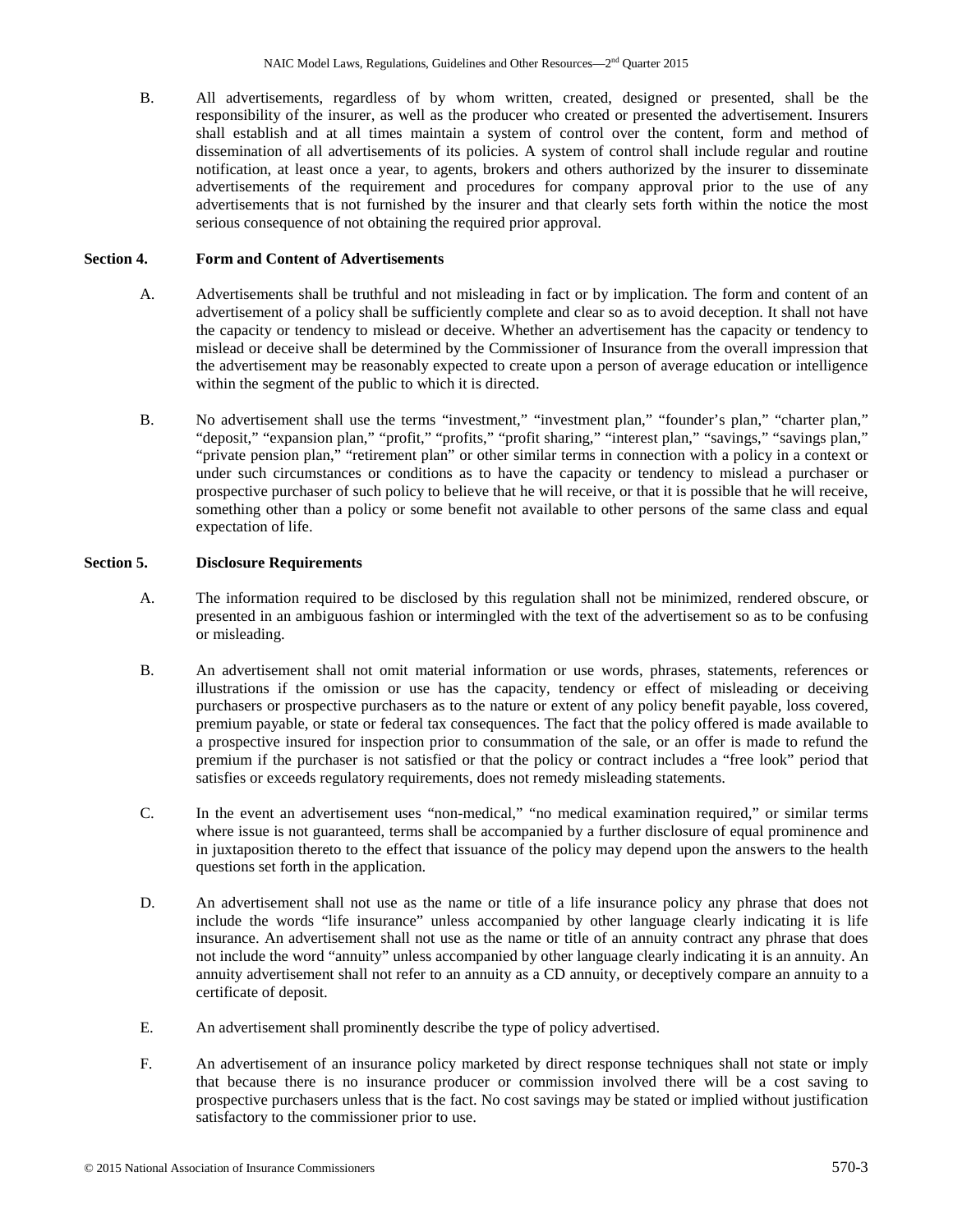#### Life Insurance Advertising

- G. An advertisement for a life insurance policy containing graded or modified benefits shall prominently display any limitation of benefits. If the premium is level and coverage decreases or increases with age or duration, that fact shall be commonly disclosed. An advertisement of or for a life insurance policy under which the death benefit varies with the length of time the policy has been in force shall accurately describe and clearly call attention to the amount of minimum death benefit under the policy.
- H. An advertisement for the types of policies described in Subsections F and G of this section shall not use the words "inexpensive," "low cost," or other phrase or words of similar import when the policies being marketed are guaranteed issue.
- I. Premiums
	- (1) An advertisement for a policy with non-level premiums shall prominently describe the premium changes.
	- (2) An advertisement in which the insurer describes a policy where it reserves the right to change the amount of the premium during the policy term, but which does not prominently describe this feature, is deemed to be deceptive and misleading and is prohibited.
	- (3) An advertisement shall not contain a statement or representation that premiums paid for a life insurance policy can be withdrawn under the terms of the policy. Reference may be made to amounts paid into an advance premium fund, which are intended to pay premiums at a future time, to the effect that they may be withdrawn under the conditions of the prepayment agreement. Reference may also be made to withdrawal rights under any unconditional premium refund offer.
	- (4) An advertisement that represents that a pure endowment benefit has a "profit" or "return" on the premium paid, rather than a policy benefit for which a specified premium is paid is deemed to be deceptive and misleading and is prohibited.
	- (5) An advertisement shall not represent in any way that premium payments will not be required for each year of the policy in order to maintain the illustrated death benefits, unless that is the fact.
	- (6) An advertisement shall not use the term "vanish" or "vanishing premium," or a similar term that implies the policy becomes paid up, to describe a plan using nonguaranteed elements to pay a portion of future premiums.
- J. Analogies between a life insurance policy or annuity contract's cash values and savings accounts or other investments and between premium payments and contributions to savings accounts or other investments shall be complete and accurate. An advertisement shall not emphasize the investment or tax features of a life insurance policy to such a degree that the advertisement would mislead the purchaser to believe the policy is anything other than life insurance.
- K. An advertisement shall not state or imply in any way that interest charged on a policy loan or the reduction of death benefits by the amount of outstanding policy loans is unfair, inequitable or in any manner an incorrect or improper practice.
- L. If nonforfeiture values are shown in any advertisement, the values must be shown either for the entire amount of the basic life policy death benefit or for each \$1,000 of initial death benefit.
- M. The words "free," "no cost," "without cost," "no additional cost, "at no extra cost," or words of similar import shall not be used with respect to any benefit or service being made available with a policy unless true. If there is no charge to the insured, then the identity of the payor shall be prominently disclosed. An advertisement may specify the charge for a benefit or a service or may state that a charge is included in the premium or use other appropriate language.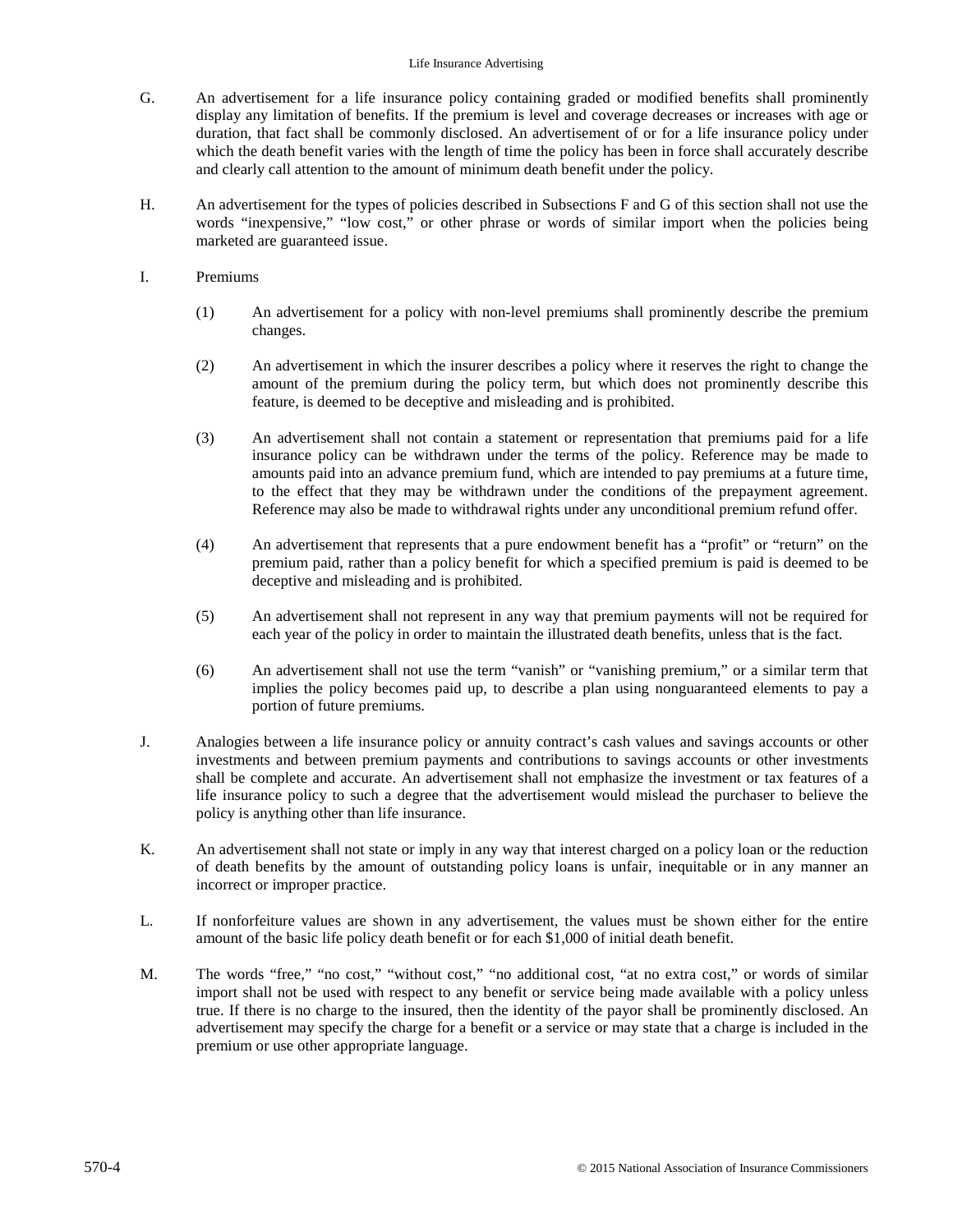- N. No insurance producer may use terms such as "financial planner," "investment adviser," "financial consultant," or "financial counseling" in such a way as to imply that he or she is generally engaged in an advisory business in which compensation is unrelated to sales unless that actually is the case. This provision is not intended to preclude persons who hold some form of formal recognized financial planning or consultant designation from using this designation even when they are only selling insurance. This provision also is not intended to preclude persons who are members of a recognized trade or professional association having such terms as part of its name from citing membership, providing that a person citing membership, if authorized only to sell insurance products, shall disclose that fact. This provision does not permit persons to charge an additional fee for services that are customarily associated with the solicitation, negotiation or servicing of policies.
- O. Nonguaranteed Elements
	- (1) An advertisement shall not utilize or describe nonguaranteed elements in a manner that is misleading or has the capacity or tendency to mislead.
	- (2) An advertisement shall not state or imply that the payment or amount of nonguaranteed elements is guaranteed. Unless otherwise specified in [insert reference to the state law or regulation based on the NAIC Life Insurance Illustrations Model Regulation], if nonguaranteed elements are illustrated, they shall be based on the insurer's current scale and the illustration shall contain a statement to the effect that they are not to be construed as guarantees or estimates of amounts to be paid in the future.

**Drafting Note:** A state that has not adopted the Life Insurance Illustrations Model Regulation should delete the phrase referencing it.

(3) Unless otherwise specified in [insert reference to state equivalent to the NAIC Life Insurance Illustrations Model Regulation], an advertisement that includes any illustrations or statements containing or based upon nonguaranteed elements shall set forth, with equal prominence comparable illustrations or statements containing or based upon the guaranteed policy elements.

**Drafting Note:** A state that has not adopted the Life Insurance Illustrations Model Regulation should delete the phrase referencing it.

- (4) An advertisement shall not use or describe determinable policy elements in a manner that is misleading or has the capacity or tendency to mislead.
- (5) Advertisement may describe determinable policy elements as guaranteed but not determinable at issue. This description should include an explanation of how these elements operate, and their limitations, if any.

**Drafting Note:** Paragraphs (4) and (5) above contain references currently only applicable to equity indexed annuity products but could apply beyond such products. Additional requirements with respect to these products can be found in the Annuity Disclosure Model Regulation.

- (6) If an advertisement refers to any nonguaranteed policy element, it shall indicate that the insurer reserves the right to change any such element at any time and for any reason. However, if an insurer has agreed to limit this right in any way; such as, for example, if it has agreed to change these elements only at certain intervals or only if there is a change in the insurer's current or anticipated experience, the advertisement may indicate any such limitation on the insurer's right.
- (7) An advertisement shall not refer to dividends as "tax-free" or use words of similar import, unless the tax treatment of dividends is fully explained and the nature of the dividend as a return of premium is indicated clearly.
- (8) An advertisement may not state or imply that illustrated dividends under either or both a participating policy or pure endowment will be or can be sufficient at any future time to assure without the future payment of premiums, the receipt of benefits, such as a paid-up policy, unless the advertisement clearly and precisely explains the benefits or coverage provided at that time and the conditions required for that to occur.
- P. An advertisement shall not state that a purchaser of a policy will share in or receive a stated percentage or portion of the earnings on the general account assets of the company.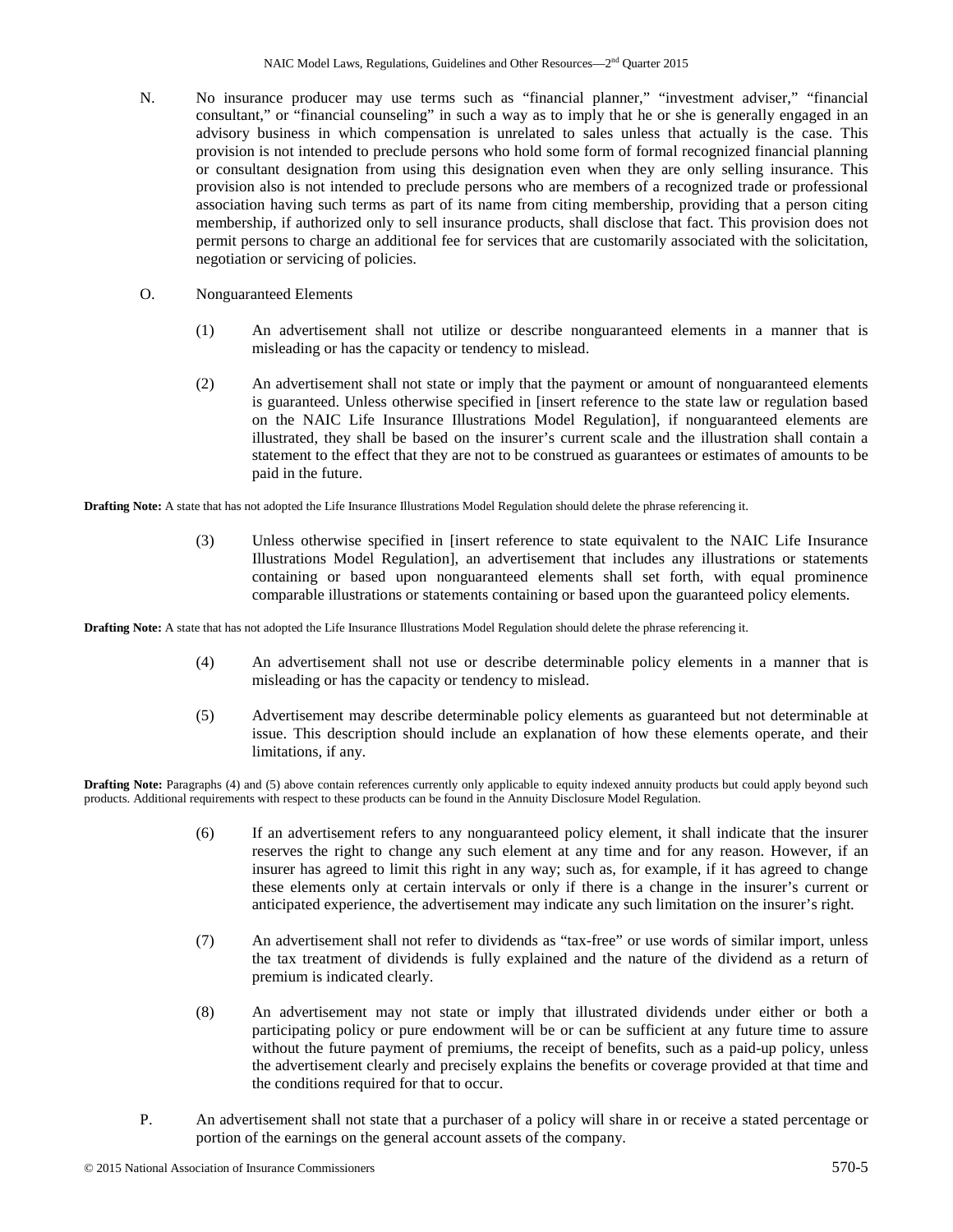- Q. Testimonials, Appraisals, Analysis, or Endorsements by Third Parties
	- (1) Testimonials, appraisals or analysis used in advertisements must be genuine; represent the current opinion of the author; be applicable to the policy advertised, if any; and be accurately reproduced with sufficient completeness to avoid misleading or deceiving prospective insureds as to the nature or scope of the testimonial, appraisal, analysis or endorsement. In using testimonials, appraisals or analysis; the insurer or insurance producer makes as its own all the statements contained therein, and these statements are subject to all the provisions of this regulation.
	- (2) If the individual making a testimonial, appraisal, analysis or an endorsement has a financial interest in the insurer or related entity as a stockholder, director, officer, employee or otherwise, or receives any benefit directly or indirectly other than required union scale wages, that fact shall be prominently disclosed in the advertisement.
	- (3) An advertisement shall not state or imply that an insurer or a policy has been approved or endorsed by a group of individuals, society, association or other organization unless such is the fact and unless any proprietary relationship between an organization and the insurer is disclosed. If the entity making the endorsement or testimonial is owned, controlled or managed by the insurer, or receives any payment or other consideration from the insurer for making an endorsement or testimonial, that fact shall be disclosed in the advertisement.
	- (4) When an endorsement refers to benefits received under a policy for a specific claim, the claim date, including claim number, date of loss and other pertinent information shall be retained by the insurer for inspection for a period of five (5) years after the discontinuance of its use or publication.
- R. An advertisement shall not contain statistical information relating to any insurer or policy unless it accurately reflects recent and relevant facts. The source of any statistics used in advertisement shall be identified.
- S. Policies Sold to Students
	- (1) The envelope in which insurance solicitation material is contained may be addressed to the parents of students. The address may not include any combination of words which imply that the correspondence is from a school, college, university or other education or training institution nor may it imply that the institution has endorsed the material or supplied the insurer with information about the student unless such is a correct and truthful statement.
	- (2) All advertisements including, but not limited to, informational flyers used in the solicitation of insurance shall be identified clearly as coming from an insurer or insurance producer, if such is the case, and these entities shall be clearly identified as such.
	- (3) The return address on the envelope may not imply that the soliciting insurer or insurance producer is affiliated with a university, college, school or other educational or training institution, unless true.
- T. Introductory, Initial or Special Offers and Enrollment Periods
	- (1) An advertisement of an individual policy or combination of policies shall not state or imply that the policy or combination of policies is an introductory, initial or special offer, or that applicants will receive substantial advantages not available at a later date, or that the offer is available only to a specified group of individuals, unless that is the fact. An advertisement shall not describe an enrollment period as "special" or "limited" or use similar words or phrases in describing it when the insurer uses successive enrollment periods as its usual method of marketing its policies.
	- (2) An advertisement shall not state or imply that only a specific number of policies will be sold, or that a time is fixed for the discontinuance of the sale of the particular policy advertised because of special advantages available in the policy.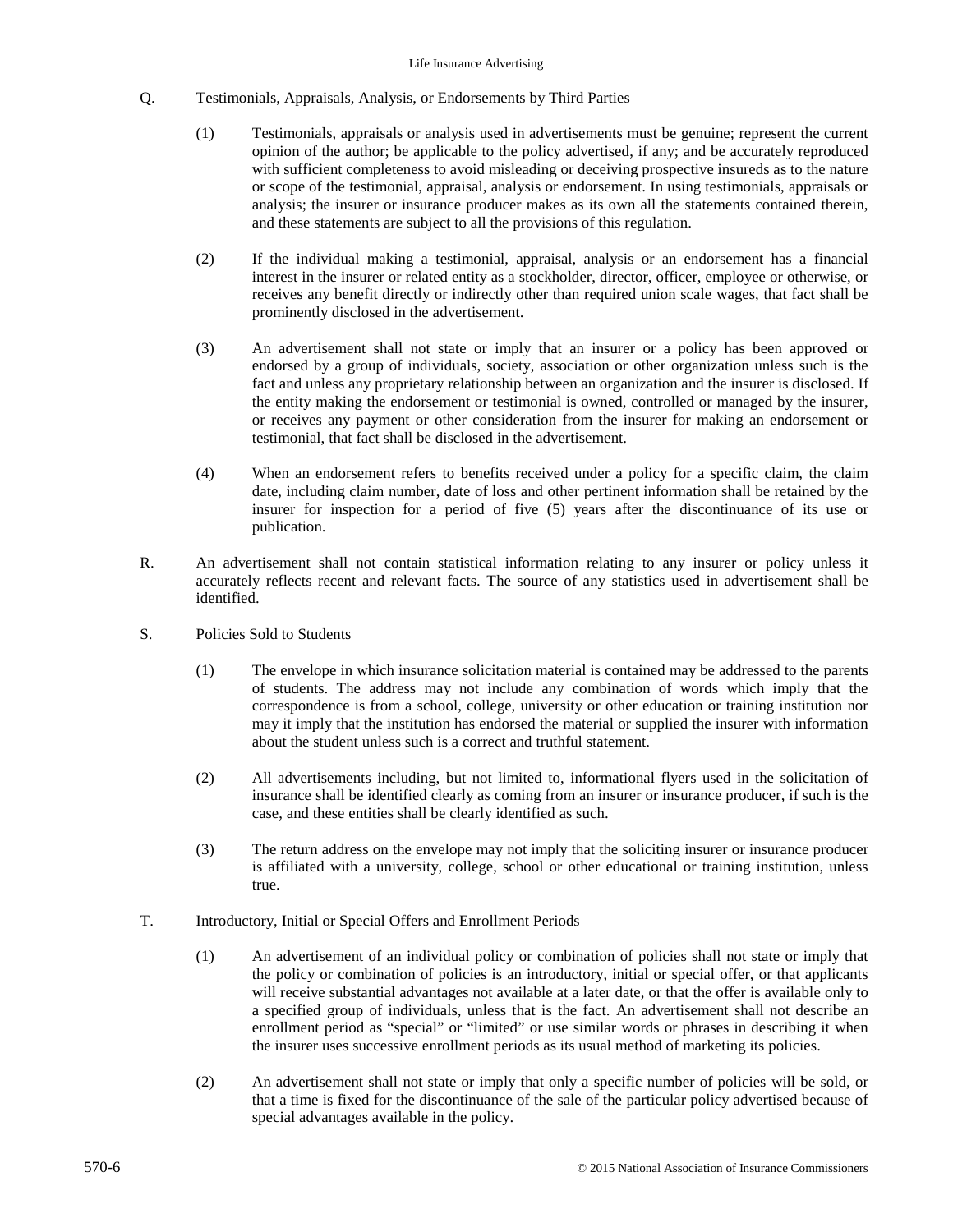NAIC Model Laws, Regulations, Guidelines and Other Resources—2<sup>nd</sup> Quarter 2015

(3) An advertisement shall not offer a policy that utilizes a reduced initial premium rate in a manner that overemphasizes the availability and the amount of the reduced initial premium. A reduced initial or first year premium may not be described as constituting free insurance for a period of time. When insurer charges an initial premium that differs in amount from the amount of the renewal premium payable on the same mode, all references to the reduced initial premium shall be followed by an asterisk or other appropriate symbol that refers the reader to that specific portion of the advertisement that contains the full rate schedule for the policy being advertised.

**Drafting Note:** Some states prohibit a reduced initial premium. This section does not imply that a state that prohibits an initial premium is not in conformity with the NAIC model.

- (4) An enrollment period during which a particular insurance policy may be purchased on an individual basis shall not be offered within this state unless there has been a lapse of not less than [insert number] months between the close of the immediately preceding enrollment period for the same policy and the opening of the new enrollment period. The advertisement shall specify the date by which the applicant must mail the application, which shall be not less than ten (10) days and not more than forty (40) days from the date on which the enrollment period is advertised for the first time. This regulation applies to all advertising media—i.e., mail, newspapers, radio, television, magazines and periodicals—by any one insurer or insurance producer. The phrase "any one insurer" includes all the affiliated companies of a group of insurance companies under common management or control. This regulation does not apply to the use of a termination or cutoff date beyond which an individual application for a guaranteed issue policy will not be accepted by an insurer in those instances where the application has been sent to the applicant in response to his or her request. It is also inapplicable to solicitations of employees or members of a particular group or association that otherwise would be eligible under specified provisions of the insurance code for group, blanket or franchise insurance. In cases where insurance product is marketed on a direct mail basis to prospective insurance by reason of some common relationship with a sponsoring organization, this regulation shall be applied separately to each sponsoring organization.
- U. An advertisement of a particular policy shall not state or imply that prospective insureds shall be or become members of a special class, group, or quasi-group and as such enjoy special rates, dividends or underwriting privileges, unless that is the fact.
- V. An advertisement shall not make unfair or incomplete comparisons of policies, benefits, dividends or rates of other insurers. An advertisement shall not disparage other insurers, insurance producers, policies, services or methods of marketing.
- W. For individual deferred annuity products or deposit funds, the following shall apply:
	- (1) Any illustrations or statements containing or based upon nonguaranteed interest rates shall likewise set forth with equal prominence comparable illustrations or statements containing or based upon the guaranteed accumulation interest rates. The nonguaranteed interest rate shall not be greater than those currently being credited by the company unless the nonguaranteed rates have been publicly declared by the company with an effective date for new issues not more than three (3) months subsequent to the date of declaration.
	- (2) If an advertisement states the net premium accumulation interest rate, whether guaranteed or not, it shall also disclose in close proximity thereto and with equal prominence, the actual relationship between the gross and the net premiums.
	- (3) If the contract does not provide a cash surrender benefit prior to commencement of payment of annuity benefits, an illustration or statement concerning the contract shall prominently state that cash surrender benefits are not provided.
	- (4) Any illustrations, depictions or statements containing or based on determinable policy elements shall likewise set forth with equal prominence comparable illustrations, depictions or statements containing or based on guaranteed policy elements.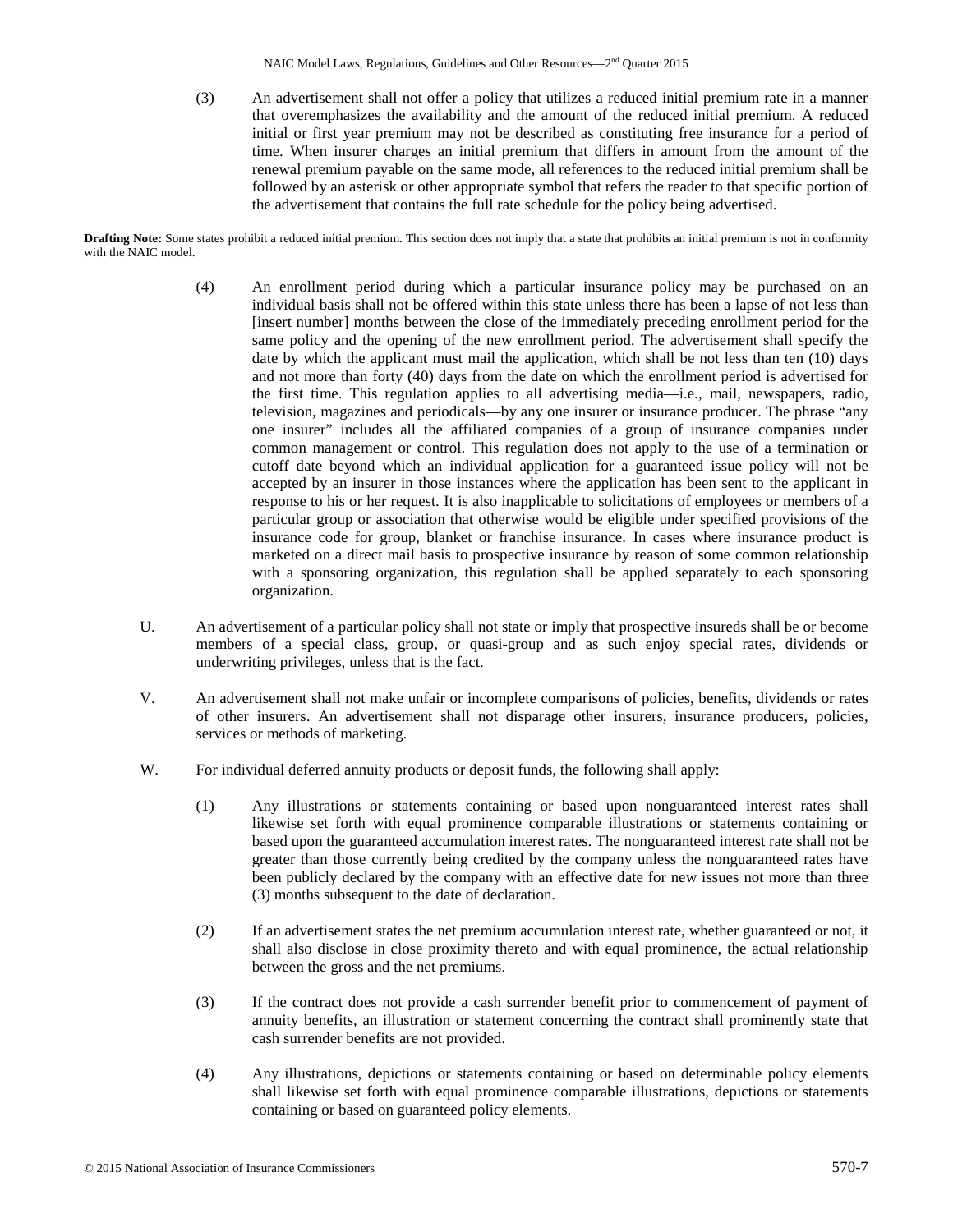- X. An advertisement of a life insurance policy or annuity that illustrates nonguaranteed values shall only do so in accordance with current applicable state law relative to illustrating such values for life insurance policies and annuity contracts.
- Y. An advertisement for the solicitation or sale of a preneed funeral contract or prearrangement as defined in Section 2F that is funded or to be funded by a life insurance policy or annuity contract shall adequately disclose the following:
	- (1) The fact that a life insurance policy or annuity contract is being used to fund a prearrangement as defined in Section 2F; and
	- (2) The nature of the relationship among the soliciting agent or agents, the provider of the funeral or cemetery merchandise services, the administrator and any other person.

## **Section 6. Identity of Insurer**

- A. The name of the insurer shall be clearly identified in all advertisements about the insurer or its products, and if any specific individual policy is advertised it shall be identified either by form number or other appropriate description. If an application is a part of the advertisement, the name of the insurer shall be shown on the application. However, if an advertisement contains a listing of rates or features that is a composite of several different policies or contracts of different insurers, the advertisement shall so state, shall indicate, if applicable, that not all policies or contracts on which the composite is based may be available in all states, and shall provide a rating of the lowest rated insurer and reference the rating agency, but need not identify each insurer. If an advertisement identifies the issuing insurers, insurance issuer ratings need not be stated.
- B. An advertisement shall not use a trade name, an insurance group designation, name of the parent company of the insurer, name of a particular division of the insurer, a reinsurer of the insurer, service mark, slogan, symbol or other device or reference without disclosing the name of the insurer, if the advertisement would have the capacity or tendency to mislead or deceive as to the true identity of the insurer or create the impression that a company other than the insurer would have any responsibility for the financial obligation under a policy.
- C. An advertisement shall not use any combination of words, symbols or physical materials that by their content, phraseology, shape, color or other characteristics are so similar to a combination of words, symbols or physical materials used by a governmental program or agency or otherwise appear to be of such a nature that they tend to mislead prospective insureds into believing that the solicitation is in some manner connected with a governmental program or agency.

# **Section 7. Jurisdictional Licensing and Status of Insurer**

- A. An advertisement that is intended to be seen or heard beyond the limits of the jurisdiction in which the insurer is licensed shall not imply licensing beyond those limits.
- B. An advertisement may state that an insurer or insurance producer is licensed in a particular state or states, provided it does not exaggerate that fact or suggest or imply that competing insurers or insurance producers may not be so licensed.

An advertisement shall not create the impression that the insurer, its financial condition or status, the payment of its claims or the merits, desirability, or advisability of its policy forms or kinds of plans of insurance are recommended or endorsed by any governmental entity. However, where a governmental entity has recommended or endorsed a policy form or plan, that fact may be stated if the entity authorizes its recommendation or endorsement to be used in an advertisement.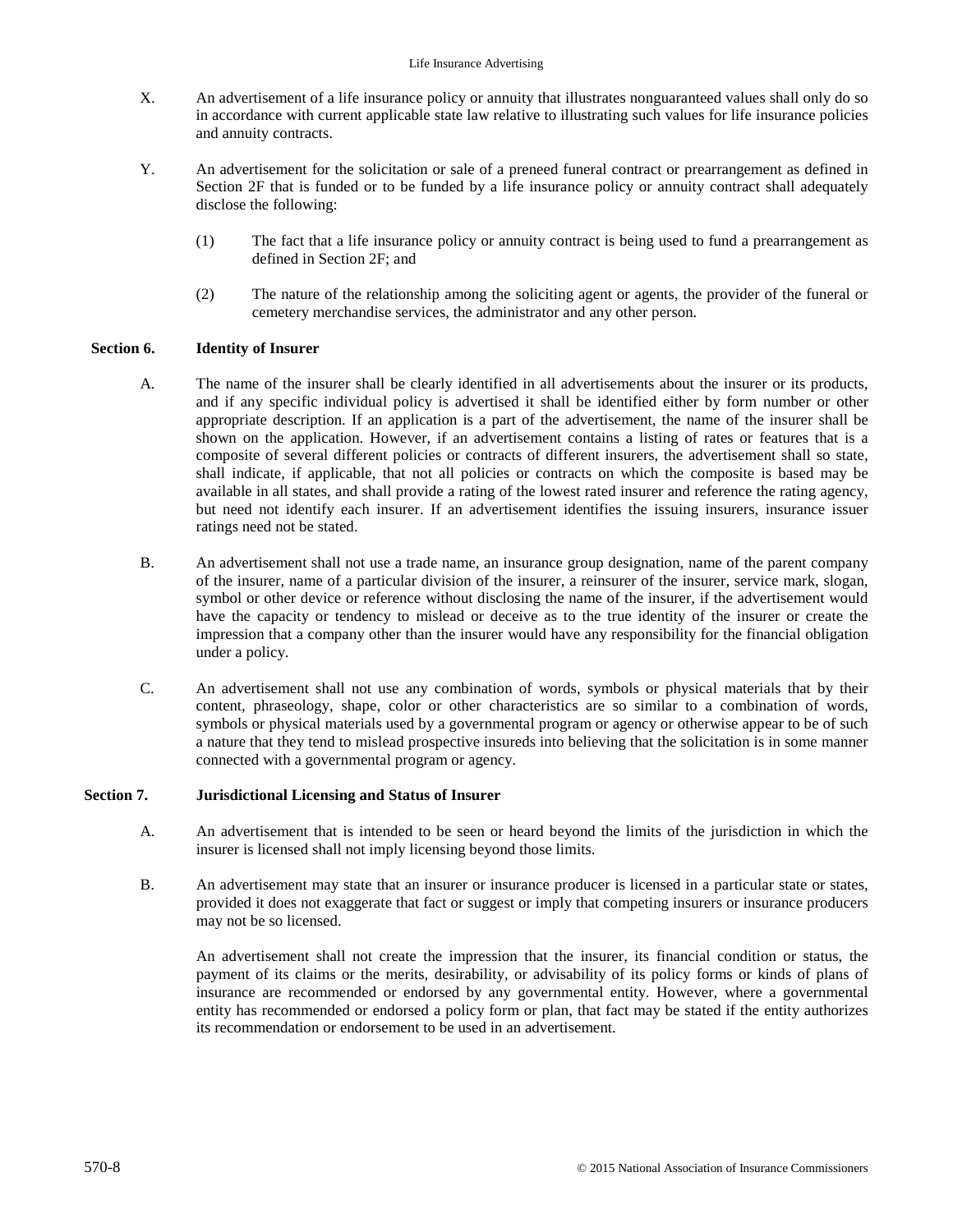#### **Section 8. Statements About the Insurer**

An advertisement shall not contain statements, pictures or illustrations that are false or misleading, in fact or by implication, with respect to the assets, liabilities, insurance in force, corporate structure, financial condition, age or relative position of the insurer in the insurance business. An advertisement shall not contain a recommendation by any commercial rating system unless it clearly defines the scope and extent of the recommendation including, but not limited to, the placement of insurer's rating in the hierarchy of the rating system cited.

### **Section 9. Enforcement Procedures**

- A. Each insurer shall maintain at its home or principal office a complete file containing a specimen copy of every printed, published or prepared advertisement of its individual policies and specimen copies of typical printed, published or prepared advertisements of its blanket, franchise and group policies, hereafter disseminated in this state, with a notation indicating the manner and extent of distribution and the form number of any policy advertised. The file shall be subject to inspection by the department. All advertisements shall be maintained in the file for a period of five (5) years after discontinuance of its use or publication.
- B. If the commissioner determines that an advertisement has the capacity or tendency to mislead or deceive the public, the commissioner may require an insurer or insurance producer to submit all or any part of the advertising material for review or approval prior to use.
- C. Each insurer subject to the provisions of this regulation shall file with the commissioner with its annual statement a certificate of compliance executed by an authorized officer of the insurer stating that to the best of his or her knowledge, information and belief the advertisements that were disseminated by or on behalf of the insurer in this state during the preceding statement year, or during the portion of the year when these rules were in effect, complied or were made to comply in all respects with the provisions of these rules and the insurance laws of this state as implemented and interpreted by this regulation.

Drafting Note: In furtherance of efficient and effective use of scarce regulatory resources, the drafters recommend that any state requirements for review and pre-approval of life insurance and annuity advertisements be carefully examined and reconsidered. In particular it seems appropriate that generic or branding advertisements that are designed to create public interest in life insurance or annuities or in an insurer be exempt from such requirements.

#### **Section 10. Penalties**

An insurer or its officer, directors, producers or employees that violate any of the provisions of this regulation, or knowingly participate in or abet such violation, shall be subject to a fine up to \$1000 for each violation and suspension or revocation of its certificate of authority or license.

#### **Section 11. Conflict With Other Laws or Regulations**

It is not intended that this regulation conflict with or supersede any regulations currently in force or subsequently adopted in this state governing specific aspects of the sale or replacement of life insurance including, but not limited to, laws or regulations dealing with life insurance cost comparison indices, deceptive practices in the sale of life insurance, replacement of life insurance policies, illustration of life insurance policies, and annuity disclosure. Consequently, no disclosure pursuant to or required under those regulations shall be deemed to be an advertisement within the meaning of this regulation.

## **Section 12. Severability**

If any section, term or provision of this regulation shall be judged invalid for any reason, that judgment shall not affect, impair or invalidate any other section, term or provision of this regulation, and the remaining sections, terms and provisions shall be and remain in full force and effect.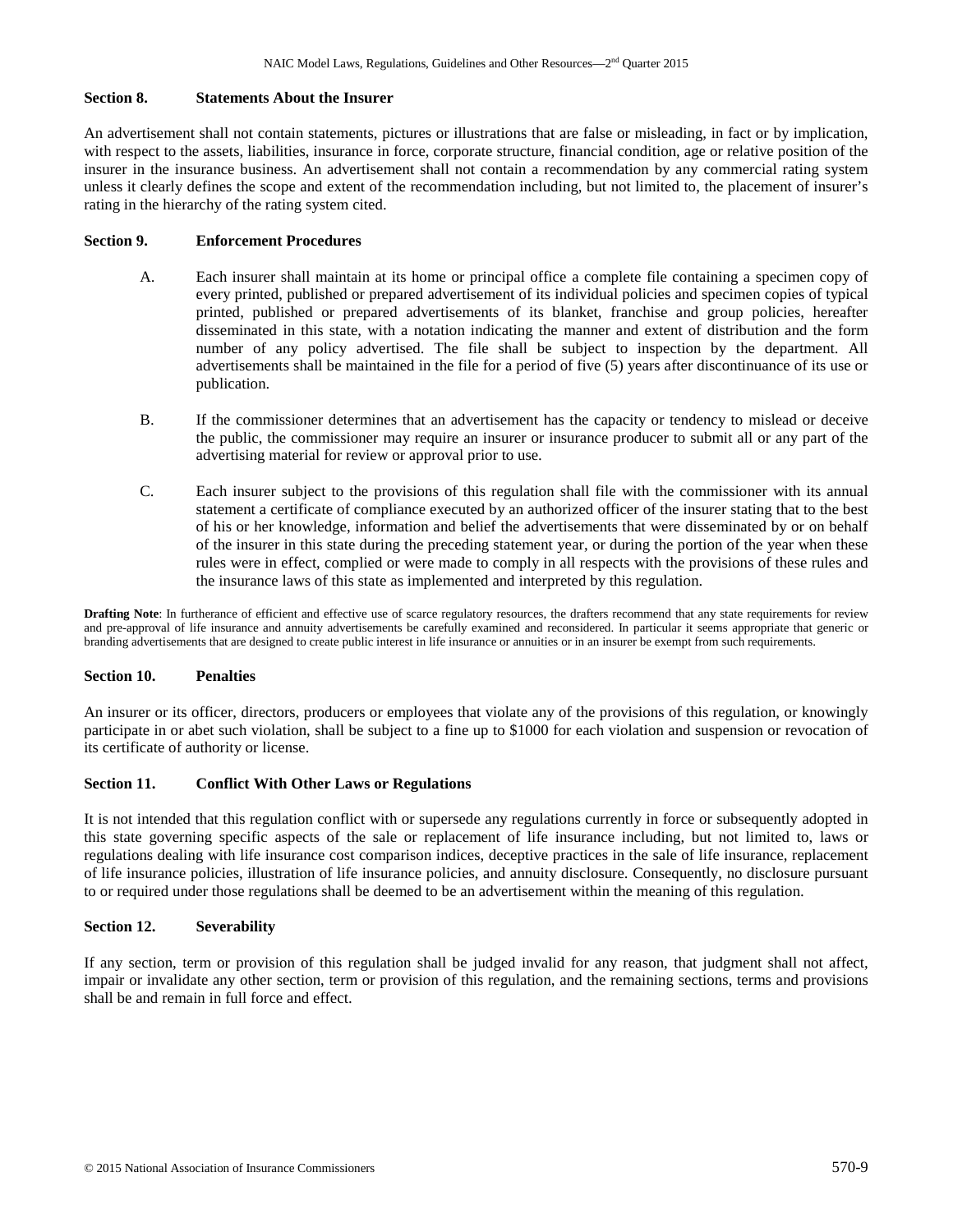\_\_\_\_\_\_\_\_\_\_\_\_\_\_\_\_\_\_\_\_\_\_\_\_\_\_\_\_\_\_

*Chronological Summary of Actions (all references are to the Proceedings of the NAIC).*

- *1975 Proc. II 6, 9, 244, 325, 326-330 (adopted).*
- *1976 Proc. II 15, 17, 342, 366, 373-374 (amended).*
- *1988 Proc. I 9, 18, 88-91, 130-131, 138-144 (amended and reprinted).*
- *1988 Proc. II 5, 12, 478, 490, 497-503 (amended).*
- *2000 Proc. 1st Quarter 9, 26-27, 58, 110-117, 135 (amended and reprinted).*
- *2015 Proc. 1st Quarter, Vol. I 117-118, 131-134, 337-342, 431 (amended).*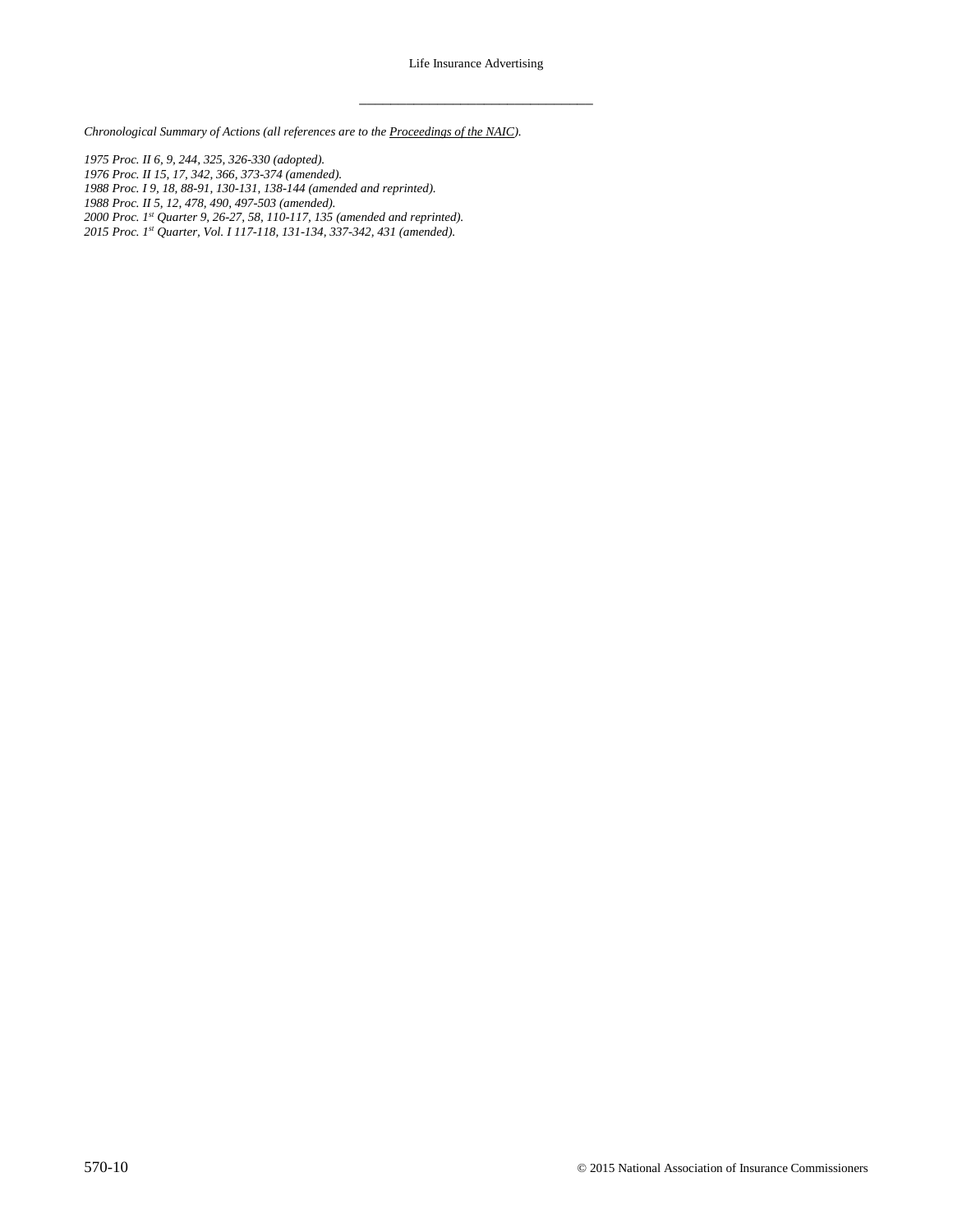**This chart is intended to provide readers with additional information to more easily access state statutes, regulations, bulletins or administrative rulings related to the NAIC model. Such guidance provides readers with a starting point from which they may review how each state has addressed the model and the topic being covered. The NAIC Legal Division has reviewed each state's activity in this area and has determined whether the citation most appropriately fits in the Model Adoption column or Related State Activity column based on the definitions listed below. The NAIC's interpretation may or may not be shared by the individual states or by interested readers.** 

**This chart does not constitute a formal legal opinion by the NAIC staff on the provisions of state law and should not be relied upon as such. Nor does this state page reflect a determination as to whether a state meets any applicable accreditation standards. Every effort has been made to provide correct and accurate summaries to assist readers in locating useful information. Readers should consult state law for further details and for the most current information**.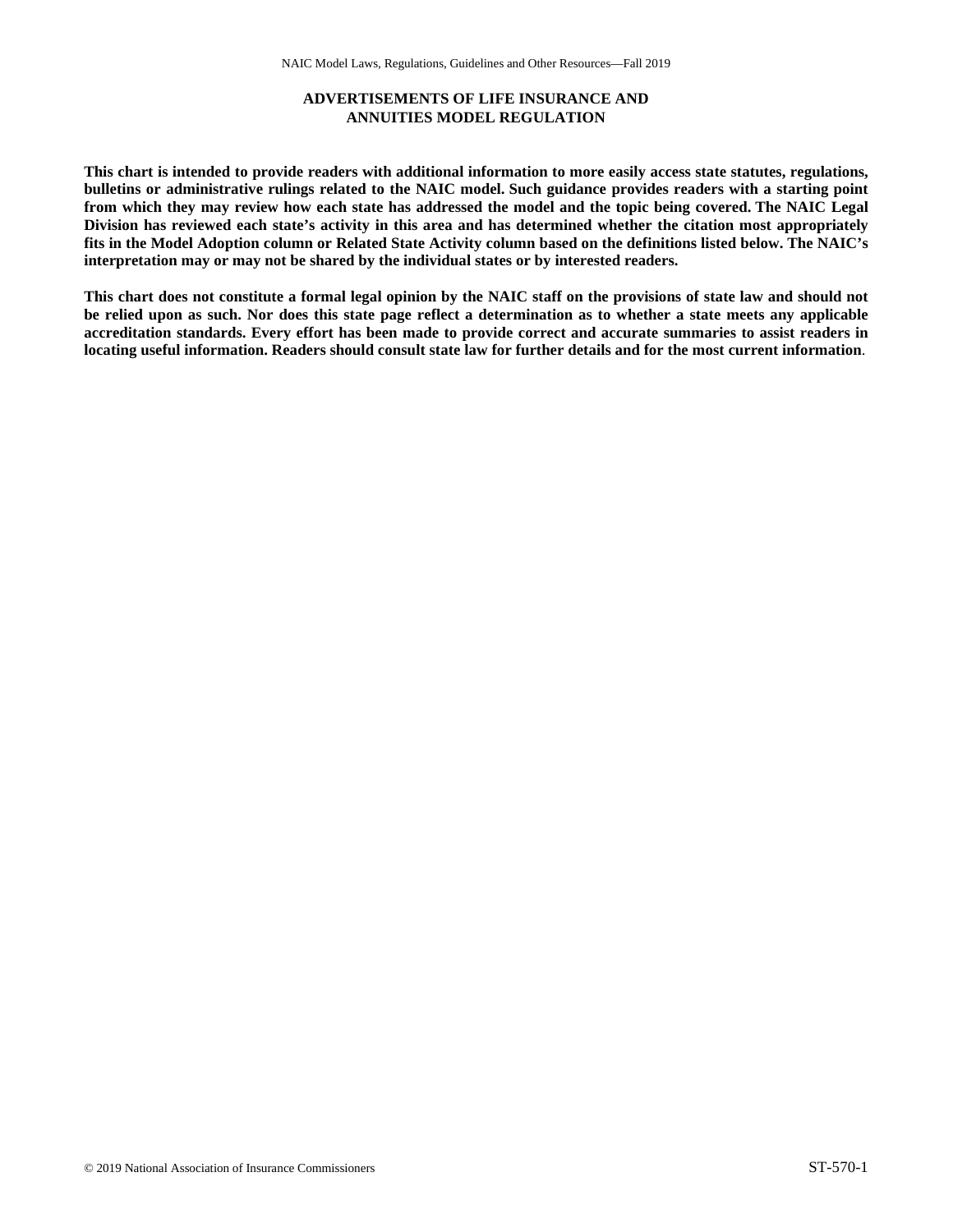This page is intentionally left blank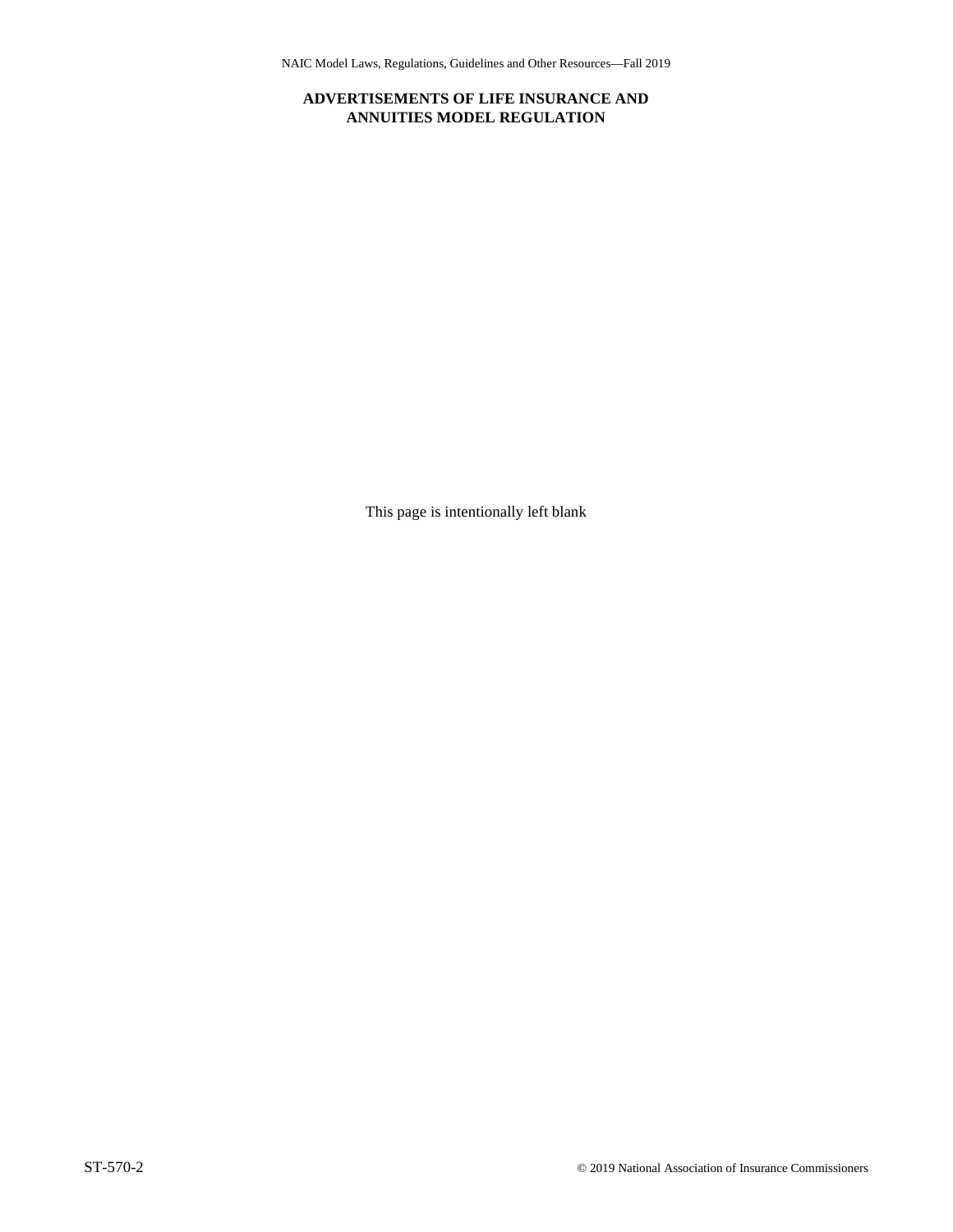# **KEY:**

**MODEL ADOPTION**: States that have citations identified in this column adopted the most recent version of the NAIC model in a **substantially similar manner**. This requires states to adopt the model in its entirety but does allow for variations in style and format. States that have adopted portions of the current NAIC model will be included in this column with an explanatory note.

**RELATED STATE ACTIVITY**: Examples of Related State Activity include but are not limited to: older versions of the NAIC model, statutes or regulations addressing the same subject matter, or other administrative guidance such as bulletins and notices. States that have citations identified in this column **only** (and nothing listed in the Model Adoption column) have **not** adopted the most recent version of the NAIC model in a **substantially similar manner.**

**NO CURRENT ACTIVITY:** No state activity on the topic as of the date of the most recent update. This includes states that have repealed legislation as well as states that have never adopted legislation.

| <b>NAIC MEMBER</b>   | <b>MODEL ADOPTION</b> | <b>RELATED STATE ACTIVITY</b>                                                                                                                           |
|----------------------|-----------------------|---------------------------------------------------------------------------------------------------------------------------------------------------------|
| Alabama              |                       | ALA. ADMIN. CODE r. 482-1-132 (1981/2004)<br>(previous version of model).                                                                               |
| Alaska               | NO CURRENT ACTIVITY   |                                                                                                                                                         |
| American Samoa       | NO CURRENT ACTIVITY   |                                                                                                                                                         |
| Arizona              |                       | ARIZ. ADMIN. CODE § R20-6-202 (1969/2007)<br>(previous version of model).                                                                               |
| Arkansas             |                       | ARK. ADMIN. CODE §§ 054-00-991 to<br>054-00-99-14 (2011) (previous version of<br>model).                                                                |
| California           |                       | CAL. ADMIN. CODE §§ 2547 to 2547.11<br>(1975) (previous version of model).                                                                              |
| Colorado             |                       | 3 COLO. CODE REGS. § 702-4:4-1-2<br>$(1974/2014)$ (previous version of model).                                                                          |
| Connecticut          |                       | CONN. AGENCIES REGS. §§ 38a-819-21 to<br>38a-819-31 (1976/1992) (previous version of<br>model).                                                         |
| Delaware             | NO CURRENT ACTIVITY   |                                                                                                                                                         |
| District of Columbia | NO CURRENT ACTIVITY   |                                                                                                                                                         |
| Florida              |                       | FLA. ADMIN. CODE ANN. r. 690-150.101 to<br>690-150.122 (1973/2000) (previous version<br>of model); FLA. ADMIN. CODE ANN. r.<br>69W-100.007 (1979/2014). |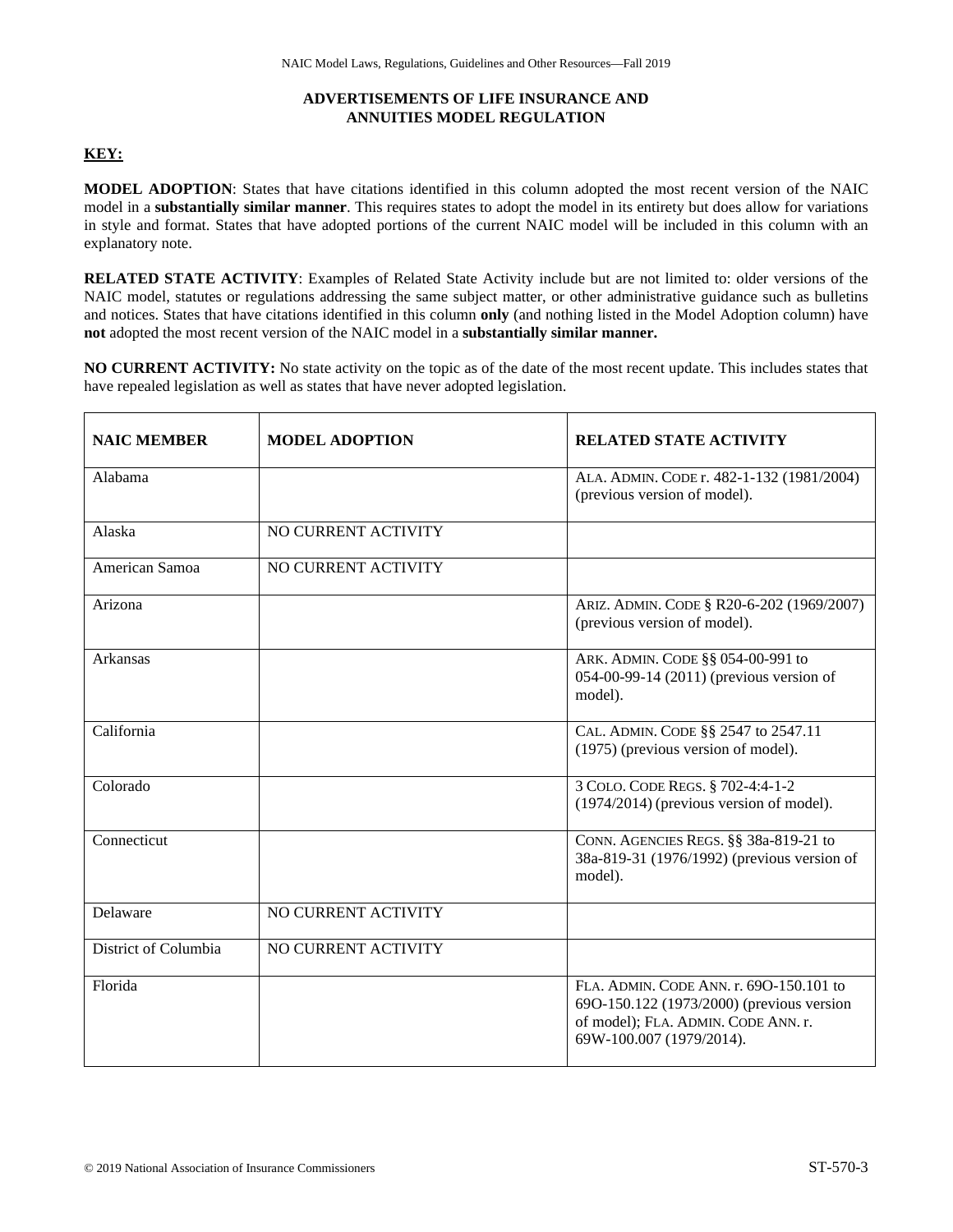| <b>NAIC MEMBER</b> | <b>MODEL ADOPTION</b> | <b>RELATED STATE ACTIVITY</b>                                                                                                                              |
|--------------------|-----------------------|------------------------------------------------------------------------------------------------------------------------------------------------------------|
| Georgia            |                       | GA. COMP. R. & REGS. 120-2-11 (1965/2007)<br>(previous version of model).                                                                                  |
| Guam               | NO CURRENT ACTIVITY   |                                                                                                                                                            |
| Hawaii             | NO CURRENT ACTIVITY   |                                                                                                                                                            |
| Idaho              | NO CURRENT ACTIVITY   |                                                                                                                                                            |
| Illinois           |                       | ILL. ADMIN. CODE tit. 50, §§ 909.10 to<br>909.120 (1976/2007) (previous version of<br>model).                                                              |
| Indiana            | NO CURRENT ACTIVITY   |                                                                                                                                                            |
| Iowa               |                       | IOWA ADMIN. CODE r. § 191-15.1 to<br>191-15.14 (1997/2011) (parts of health<br>advertising reg. included in broader provisions<br>applicable to insurers). |
| Kansas             |                       | KAN. ADMIN. REGS. §§ 40-9-118 (1977/2014)<br>(previous version of model);<br>BULLETIN 2014-1 (2014).                                                       |
| Kentucky           |                       | 806 KY. ADMIN. REGS. 12:010 to 12:020<br>(1975/2007).                                                                                                      |
| Louisiana          |                       | LA. ADMIN. CODE §§ 37:XIII.4101 to<br>37:XIII.4123 (Regulation 60) (1997/2018)<br>(previous version of model).                                             |
| Maine              | NO CURRENT ACTIVITY   |                                                                                                                                                            |
| Maryland           |                       | MD. CODE REGS. §§ 31.15.01.01 to<br>31.15.01.10 (1970).                                                                                                    |
| Massachusetts      | NO CURRENT ACTIVITY   |                                                                                                                                                            |
| Michigan           |                       | MICH. ADMIN. CODE r. 500.1371 to 500.1387<br>(1984/1997) (previous version of model).                                                                      |
| Minnesota          |                       | MINN. R. 2790.0100 to 2790.2200<br>(1971/1989).                                                                                                            |
| Mississippi        | NO CURRENT ACTIVITY   |                                                                                                                                                            |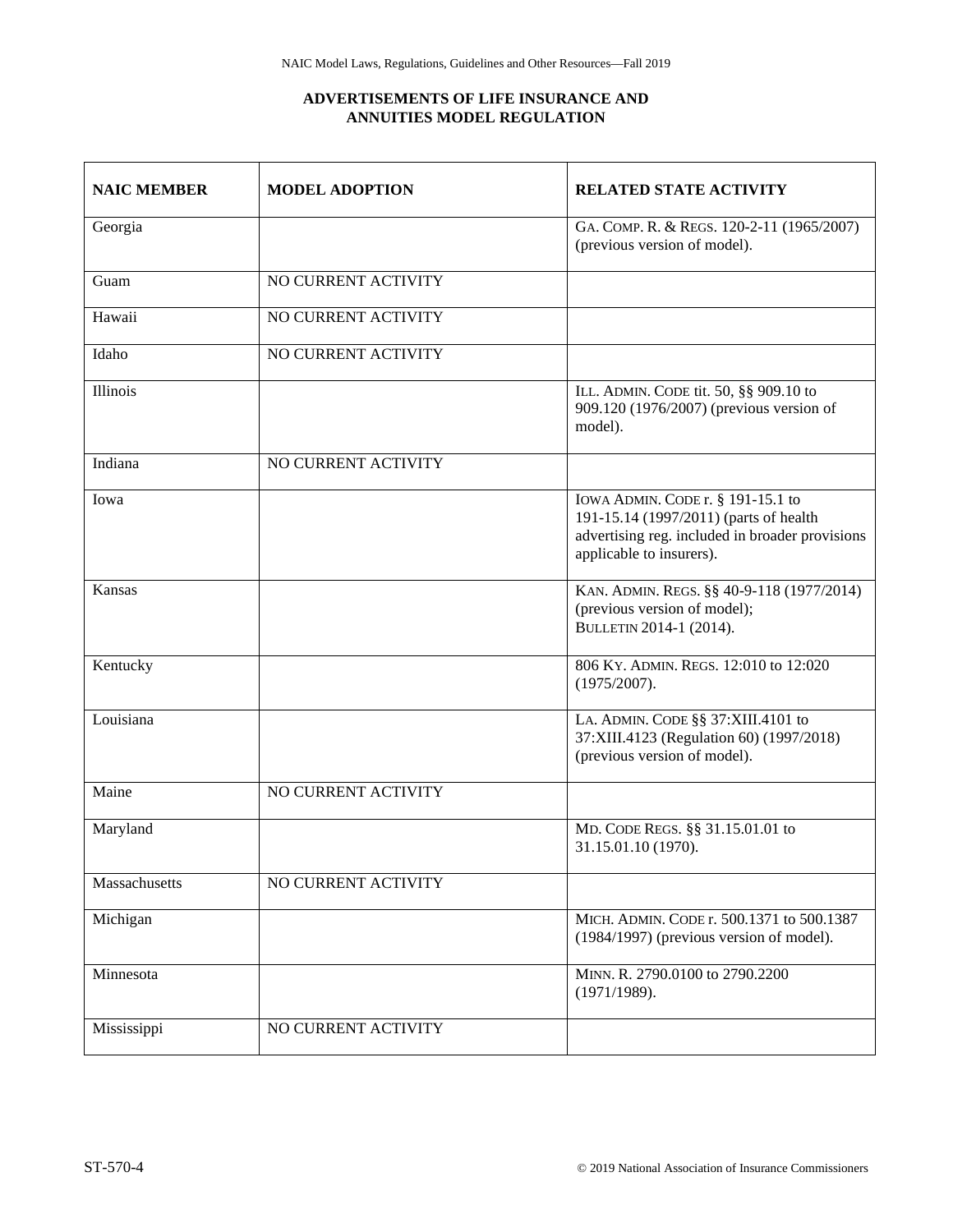| <b>NAIC MEMBER</b> | <b>MODEL ADOPTION</b>                                    | <b>RELATED STATE ACTIVITY</b>                                                                                           |
|--------------------|----------------------------------------------------------|-------------------------------------------------------------------------------------------------------------------------|
| Missouri           | MO. CODE REGS. ANN. tit. 20, § 400-5.100<br>(1976/2016). |                                                                                                                         |
| Montana            | NO CURRENT ACTIVITY                                      |                                                                                                                         |
| Nebraska           |                                                          | 210 NEB. ADMIN. CODE ch. 50, §§001 to 014<br>(1990/2008) (previous version of model).                                   |
| Nevada             | NO CURRENT ACTIVITY                                      |                                                                                                                         |
| New Hampshire      |                                                          | N.H. CODE ADMIN. R. ANN. INS. 2602.01 to<br>2602.11 (2008/2016) (previous version of<br>model).                         |
| New Jersey         |                                                          | N.J. ADMIN. CODE §§ 11:2-23.1 to 11:2-23.10<br>(1985/2013) (previous version of model).                                 |
| New Mexico         | NO CURRENT ACTIVITY                                      |                                                                                                                         |
| New York           |                                                          | N.Y. COMP. CODES R. & REGS. tit. 11,<br>§§ 219.1 to 219.7 (Regulation 34-A)<br>(1980/2006) (previous version of model). |
| North Carolina     |                                                          | 11 N.C. ADMIN. CODE §§ 0424 to 0433<br>(1978/1992). (previous version of model).                                        |
| North Dakota       |                                                          | N.D. ADMIN. CODE §§ 45-04-10-01 to<br>45-04-10-08 (1988/2006) (previous version of<br>model).                           |
| Northern Marianas  | NO CURRENT ACTIVITY                                      |                                                                                                                         |
| Ohio               |                                                          | OHIO ADMIN. CODE 3901-6-01 (1997/2018).                                                                                 |
| Oklahoma           |                                                          | OKLA. ADMIN. CODE §§ 365:10-3-30 to<br>365:10-3-39 (1990/2015) (previous version of<br>model).                          |
| Oregon             |                                                          | BULLETIN 2009-7 (2009).                                                                                                 |
| Pennsylvania       |                                                          | 31 PA. CODE §§ 51.1 to 51.43 (1973/1976).                                                                               |
| Puerto Rico        | NO CURRENT ACTIVITY                                      |                                                                                                                         |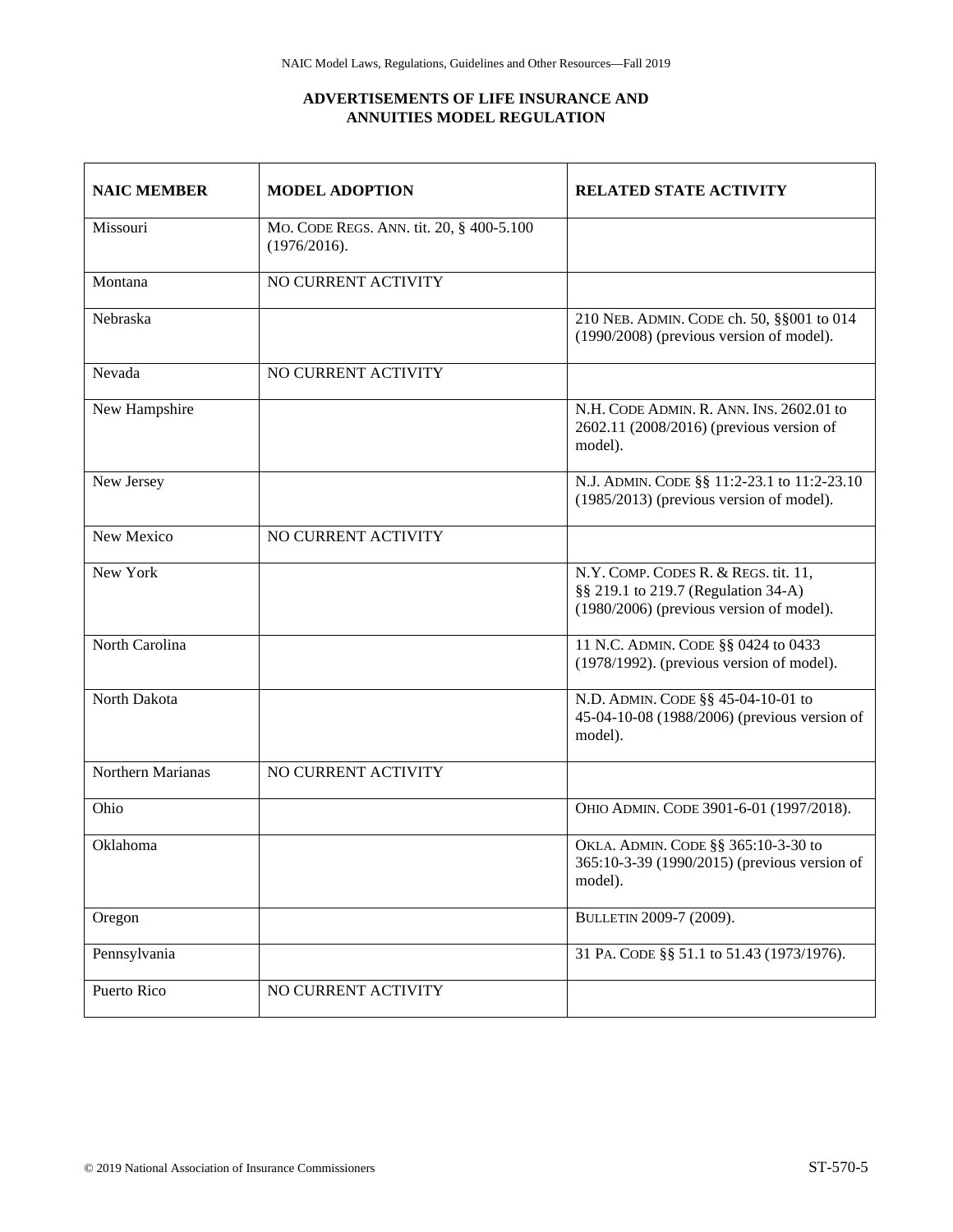| <b>NAIC MEMBER</b> | <b>MODEL ADOPTION</b> | <b>RELATED STATE ACTIVITY</b>                                                                                   |
|--------------------|-----------------------|-----------------------------------------------------------------------------------------------------------------|
| Rhode Island       |                       | 230 R.I. CODE R. §§ 20-25-5.1 to 20-25-5.13<br>(2009) (previous version of model).                              |
| South Carolina     | NO CURRENT ACTIVITY   |                                                                                                                 |
| South Dakota       |                       | S.D. ADMIN. R. 20:06:10 (1973/2012) (based<br>on accident and health insurance model at<br>page 40-1).          |
| Tennessee          |                       | TENN. COMP. R. & REGS. 0780-1-33-.01 to<br>0780-1-33-.13 (1976) (previous version of<br>model).                 |
| Texas              |                       | 28 TEX. ADMIN. CODE §§ 21.101 to 21.114<br>(1981/2010).                                                         |
| Utah               |                       | UTAH ADMIN. CODE R590-130 (1989/2012)<br>(based on accident and health insurance<br>advertising model at 40-1). |
| Vermont            |                       | VT. ADMIN. CODE. §§ 4-3-4:1 to 4-3-4:9;<br>Appx. A to C (Regulation 77-2) (1978/1980).                          |
| Virgin Islands     | NO CURRENT ACTIVITY   |                                                                                                                 |
| Virginia           |                       | 14 VA. ADMIN. CODE §§ 5-41-10 to 5-41-160<br>(2011) (previous version of model).                                |
| Washington         |                       | WASH. ADMIN. CODE 284-23-010 to<br>284-23-110 (1975/2010) (previous version of<br>model).                       |
| West Virginia      |                       | W. VA. CODE R. §§ 114-11-1 to 114-11-11<br>$(1974/20)$ (previous version of model).                             |
| Wisconsin          |                       | WIS. ADMIN. CODE INS. § 2.16 (1984/2015).                                                                       |
| Wyoming            | NO CURRENT ACTIVITY   |                                                                                                                 |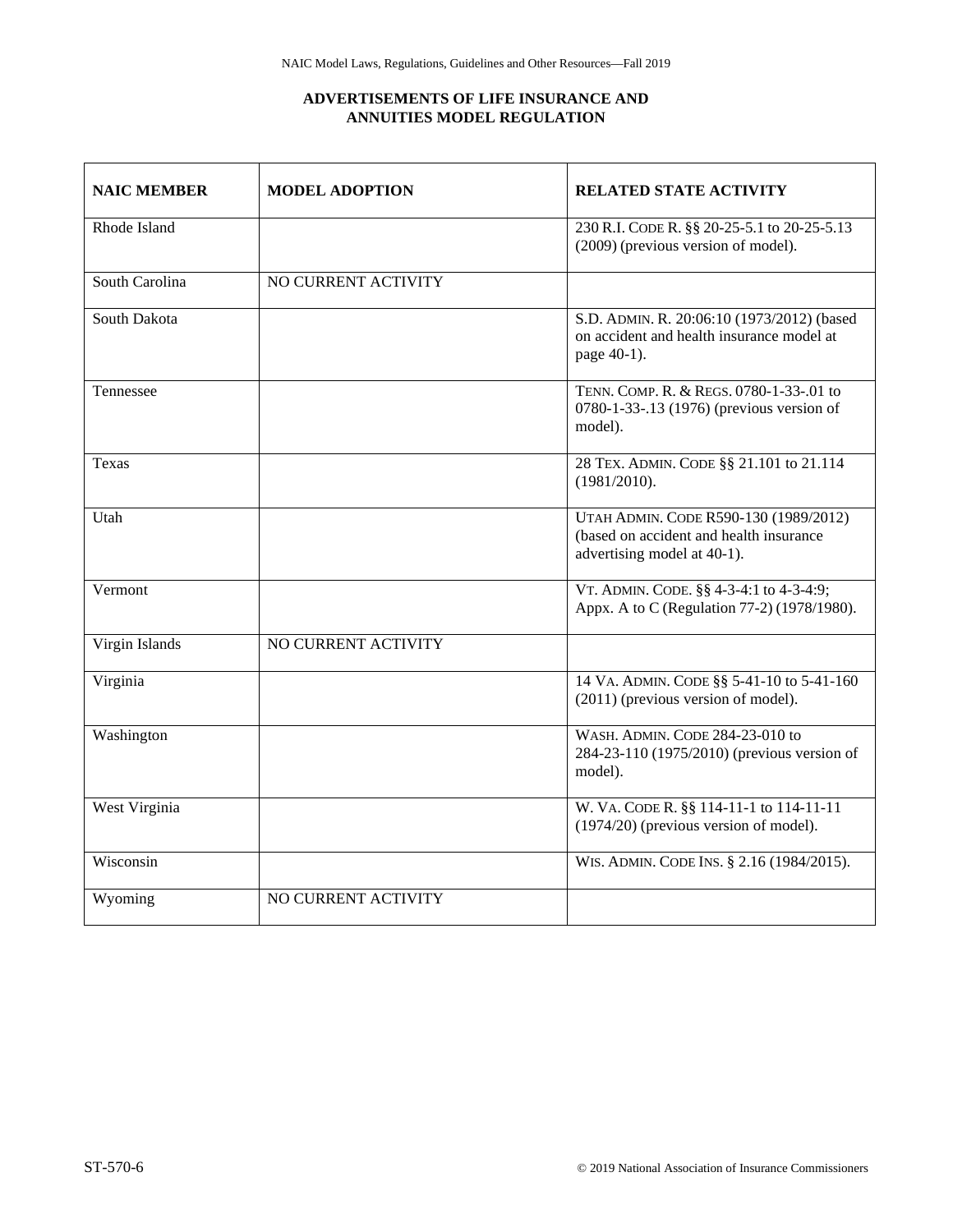### **Proceeding Citations**

All references are to the Proceedings of the NAIC

When a committee was appointed to draft health insurance advertising regulation in 1974, the chair noted the need to appoint a task force to draft regulations governing advertisements of life insurance. **1974 Proc. II 415.**

Prior to adoption of the first model, an interested party commented that specific advertising regulations and guidelines tended to be developed to remedy existing problems that the public had experienced in connection with product advertising. Regulations that were general in nature should not be interpreted to force advertising to become an educational tool, since to do so might detract from the essential purpose of motivating the purchase of a worthwhile product. The interested party opined that the model regulation should be interpreted and applied under what courts termed the "rule of reason." He noted that experience dealing with advertising of life insurance and annuities to that point did not require distinguishing between different types of advertisements, such as invitations to inquire, invitations to contract, and institutional advertisements. **1975 Proc. II 331.**

In 1998 the NAIC charged a working group to review the advertising model and consider changes. An interested party asked why this working group was considering changes to the advertising regulation. The chair responded that it had been a long time since this model was updated, and some states added provisions to their own regulations that would be helpful additions to the NAIC model. In addition many new products have been developed that did not exist when the model was last updated, life illustration standards have been developed, and direct marketing is a more common method of solicitation. All of these contributed to a need to update the life insurance advertising model regulation. **1998 Proc. 4th Quarter 637.**

### **Section 1. Purpose**

In 1985 a committee looked at problems associated with sales of annuities coupled with life insurance. One suggestion was to prohibit the sale of combination products. Another suggestion was to review the advertising rules to clearly indicate the joint responsibility of insurers and agents in the area of abusive sales practices. **1985 Proc. II 236.**

A draft was discussed in June 1986 that prohibited simultaneous sales of life insurance and annuities unless separate and distinct applications and policy contracts were utilized. The proposed model gave a purchaser ten days to review sales material before the application could be taken. **1986 Proc. II 191-192.**

## **Section 2. Definitions**

A. The task force assigned to prepare a model regulation received a first draft of proposed life insurance advertising rules from the insurance industry. The task force was unanimous in the opinion that the industry draft was too limited in its applicability and accordingly made substantial modifications to the definition of "advertisement." It was the consensus of the task force that much of the material used by insurers in the training of agents, solicitors and other sales personnel was often eventually presented to prospective insureds or reflected in the sales presentations by agents. Consequently, that material was included within the definition of "advertisement," with a corresponding modification to the exemption provision so that purely internal communications of insurers would not be subject to the requirements of the proposed model. **1975 Proc. I 563.**

Interested parties urged an exemption for communications between insurers and prospective group policyholders and between group policyholders and prospective group members. The task force concluded that these communications caused serious regulatory problems where group policyholders were small and unsophisticated or where prospective eligible individual insureds were members of ill-defined groups and declined to include the exemption. **1975 Proc. I 564.**

At the next meeting of the task force, the industry committee requested further consideration by the task force of an exemption from the requirements in these rules on material designed as communication from a group or blanket policyholder to its employees or members that an insurance policy or contract had been arranged for them and a more detailed explanation of the proposed coverage would be forthcoming to eligible individuals. It was the consensus of the task force that the exemption should be granted. Language to that effect was added to Subsection  $A(2)(c)$ . That language remains unchanged to date. **1975 Proc. II 330.**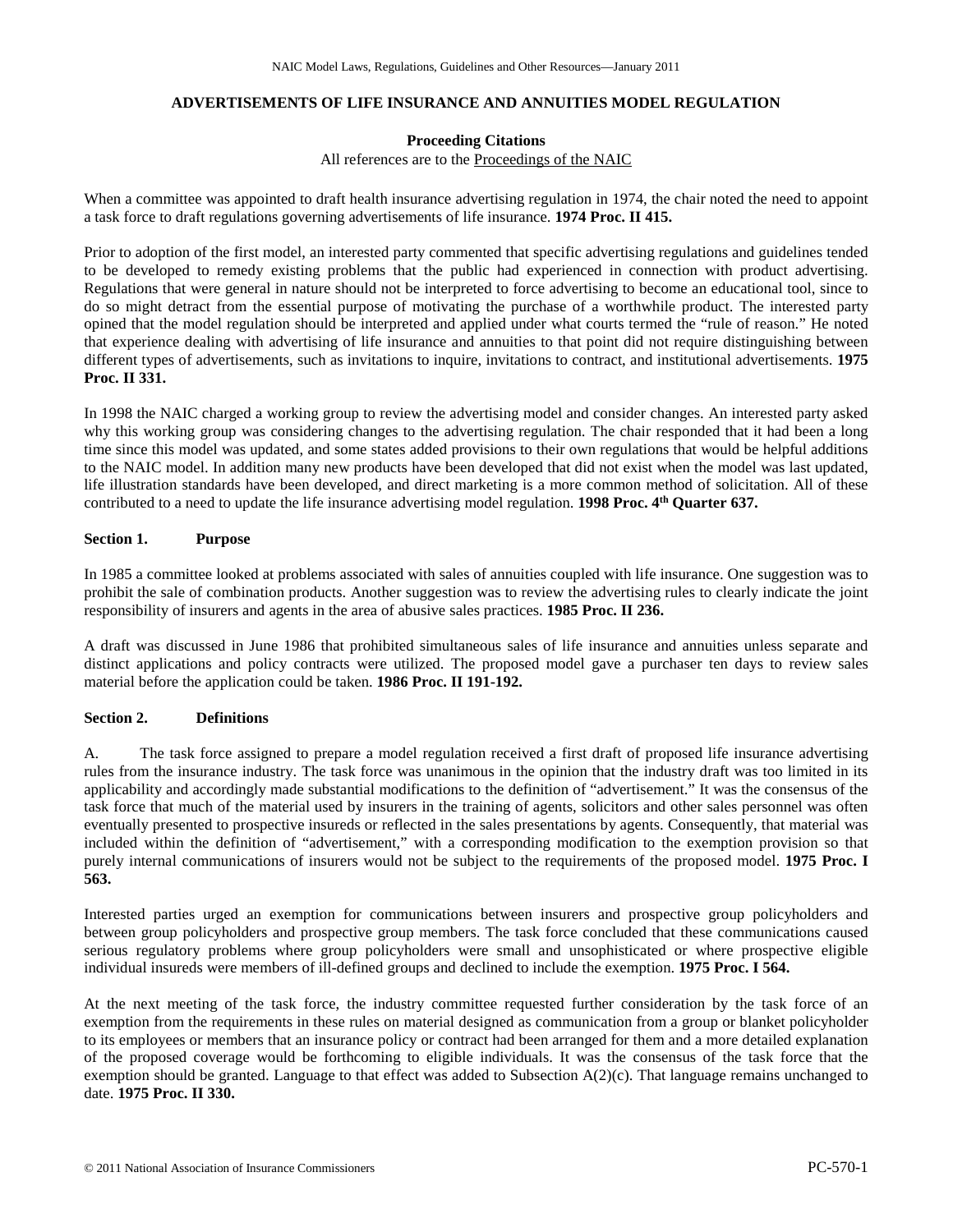### **Proceeding Citations**

All references are to the Proceedings of the NAIC

#### **Section 2A** (cont.)

The task force considered and rejected a request that Paragraph (1)(c) be amended to limit its application to recruitment and training material that was designed to be used to induce the public to purchase insurance and to delete from the model material that was used by the agents or brokers, but was not designed to induce the public to purchase insurance. It was the consensus of the task force that the insurer should be responsible for all material actually used to induce the purchase of insurance. That language remains basically unchanged to date. **1975 Proc. II 330.**

An interested party expressed a concern that the language of the regulation as it was written would mandate total company responsibility for any and all agent advertising. The commenter stated that, in the real world, it was not reasonable, practical or possible for an insurance company to control totally the activities of its agents. The task force considered but rejected this suggestion. **1975 Proc. II 332.**

A new subgroup was appointed in 1986 to look at the rules governing the advertising of life insurance. The first draft of revisions contained several important changes, including greater agent/broker liability for advertisements used in the sale of life insurance and/or annuities; and the introduction of the concept of "insurance producer" to generically describe those individuals who solicit, negotiate, affect, procure, renew or continue policies of insurance. **1987 Proc. I 151.**

Interested parties commenting on the new draft expressed concern about the expansion of the definition of advertisement and especially about the addition of the term "third parties" without its being defined. The interested parties recommended that, unless the need for this addition could be demonstrated and the term clearly defined, "third parties" should be deleted. They noted that when the existing rules were adopted in 1975, concern was expressed regarding the scope of insurer responsibility. One company had proposed amendments that would limit the definition of advertising to that which was authorized or used by the company. The proposal was rejected, but the interested parties believed it was clear that agent/solicitor/broker appointment by the insurer was assumed when the model was adopted by the NAIC. The producer definition added in the draft didn't clearly limit the individuals to those appointed by the insurer. **1987 Proc. I 140.**

The record included a list of comments received on the draft and regulators' response to each comment. One interested party recommended that the definition of "advertisement" be modified to exclude those insurance producers who are not under contract with the insurer. The response said that to exempt third party insurance producers (brokers) from the definition of an "advertisement" would allow producers to broker life insurance business without advertising oversight. It was felt that this would open the door for abuses in the area of non-contracted relationships between the producer and the insurer. **1987 Proc. II 135.**

When discussions began on amending the model in 1999, one of the first recommendations was to add reference to the Internet in Section 2A(1)(a) and to Web pages in Subparagraph (b). A regulator said the concept was correct, but he suggested waiting to see what terminology was developed by the special committee that had been appointed to consider regulatory issues related to electronic commerce. An interested party suggested using the term "broadcast media" that reaches the public rather than being so descriptive. A regulator responded that this would also cover newspapers and radio. He suggested using "electronic commerce" as a placeholder for now. Another regulator noted that the suggestion to add Web pages in Subparagraph (b) might be duplicative because depictions, illustrations, etc., could be delivered over Web pages. The first regulator responded that the first three in that list were more like Web pages whereas the last suggestions were more generic. **1999 Proc. 1st Quarter 533.**

At the end of the drafting process, Section  $2A(1)(a)$  was changed specifically to include telemarketing scripts. It was always the position of the working group that telemarketing scripts were advertising, but the phrase was added to the definition for clarity. An interested party asked if this term implied that the materials were preplanned and the chair responded that the term "script" said that. **2000 Proc. 1st Quarter 134.**

In 1999 an industry trade association recommended deleting the provision that the definition of an advertisement included general advertising about the company and limiting it only to advertising about a particular product. The chair disagreed with that recommendation and said he would not be comfortable narrowing the scope of the model in this way. The association believed this was important because the Unfair Trade Practices Act already covered general information; the intent of this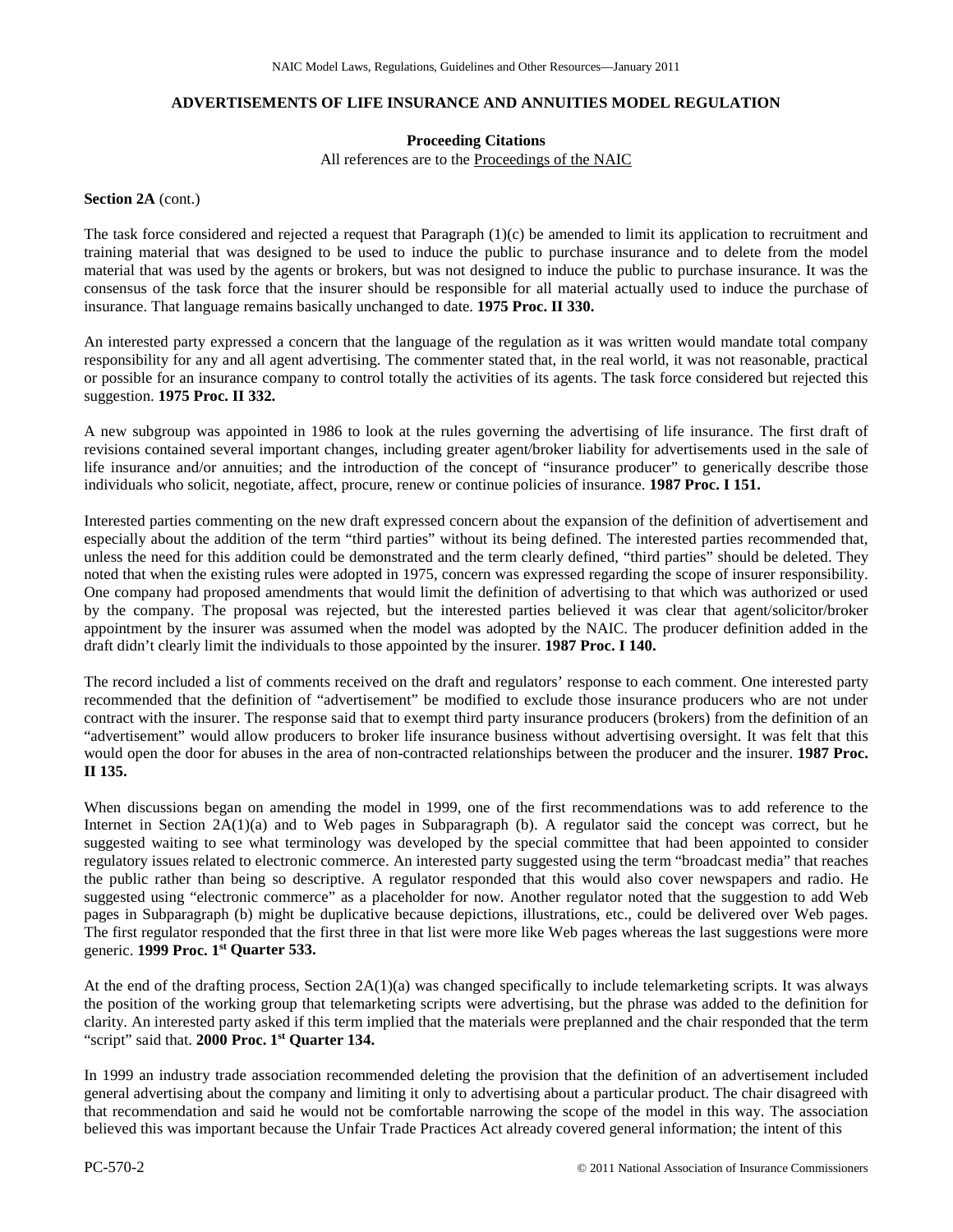#### **Proceeding Citations**

All references are to the Proceedings of the NAIC

**Section 2A** (cont.)

regulation was to regulate the advertising of the life insurance products. She expressed concern that the regulation would apply when an insurer sponsored a sporting event, for example, and showed its logo. No regulators spoke in support of the industry suggestion, so it was not included in the draft. **1999 Proc. 3rd Quarter 820.**

Near the end of the drafting process the trade association again raised the issue of institutional advertising. A representative summarized his comments on "branding" advertisements and said he viewed advertising that was designed to raise awareness of the company name as generic and was concerned about its being covered under the regulation. Another interested party said that these generic advertisements did not refer to specific products and should not be subjected to the advertising rules. She said some states then subjected them to filing requirements and, for a national advertising campaign, a delay in approval by one state could affect the entire campaign. The chair said that this model had been around for a long time and there had not be an exception for these types of advertisements. He pointed out several sections of the model that would apply to this type of advertisement and expressed concern about exempting branding advertisements from Section 4B, 5Q, 5S and 5T(4). He said he was sympathetic to the industry's concerns about filing of advertising but the NAIC model regulation did not require filing. A regulator added that the definition suggested by the trade association was too vague and would be difficult to enforce. **1999 Proc. 4th Quarter 899.**

Another regulator said that he did not think it would be very constructive to have to argue about what would fit under an exemption for a generic advertisement. An industry representative said this was an important issue to companies. There has been a fundamental shift in how companies wanted to present themselves in advertising. The regulator responded that the problem the industry was describing was a filing problem, not a problem with the NAIC's model. A consumer advocate opined that branding advertisements on television were the most misleading type of ads, and were simply designed to give a warm and fuzzy feeling about the company. A regulator suggested that the group should send a strong message about how the regulators felt about filing of advertising. She said that if the working group has a consensus, it should raise that issue but another regulator said he did not think it was relevant to include that issue in the model. The working group decided to add a drafting note to Section 9 explaining its position. **1999 Proc. 4th Quarter 899.**

The working group considered a suggestion that Section  $2A(1)(c)$  be revised because, if materials for agents were misleading or incomplete, then agents might in turn mislead the public. The chair asked if regulators were interested in deleting the language that said "which is designed to be used or is used to induce the public…." He said he did not recall seeing incorrect or misleading training materials, so this was somewhat a theoretical question. An interested party said that, if that text were deleted, this language would be broad enough to include material designed to inspire agents to sell more for the company. All of the information in the regulation would then need to be included in that inspirational brochure. The chair asked if there was a middle ground, such as requiring the regulation to apply to material that describes to the producer the features, advantages or disadvantages of an insurance product. The regulators agreed that was an appropriate compromise. The chair said that as the regulators go through the rule, they might find quite a few parts of the regulation that they would not want to apply to agent training materials. Because of that fact, the model would have to be reconfigured to segregate requirements for agent training materials. What the regulators really wanted to say was that the agent training materials should not be misleading or incomplete. **1999 Proc. 3rd Quarter 820-821.**

A trade association suggested the working group revise Section 2A(2) because the financial marketplace would change as a result of the passage of the federal financial services modernization legislation [the Gramm-Leach-Bliley Act of 1999]. The NAIC's model regulation should reflect the reality of today's marketplace. The chair responded that regulators did not yet know what that marketplace would look like and expressed discomfort with changing the model before regulators had any experience. He asked what parts of this rule would be a problem under the possible scenarios created by financial services modernization. The trade association representative responded that filing of advertising for "branding" communications could create a problem. The chair responded that the NAIC's model did not require filing of advertising and asked if an exclusion in the model for advertisements that did not reference specific products was appropriate. A regulatorsaid he could foresee confusion about what was included or excluded and suggested that a state with a filing requirement should review to see if branding advertisements should be included. A representative from a producer association said his organization tried to raise awareness of the value of life insurance, but did not mention any particular company. He opined that the model was not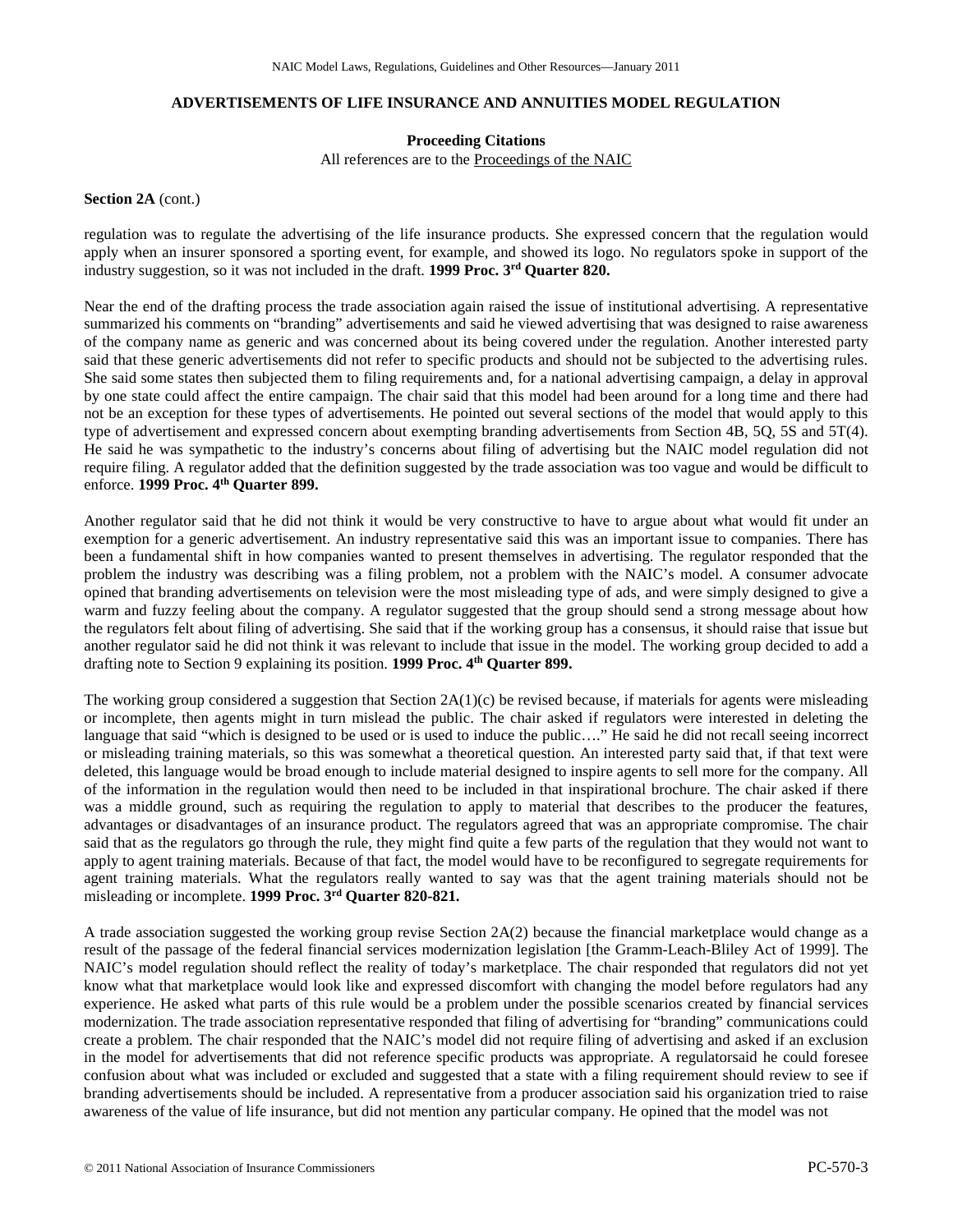## **Proceeding Citations**

All references are to the Proceedings of the NAIC

**Section 2A** (cont.)

designed to cover that type of situation. The chair confirmed that an organization not licensed as an insurer was not covered by the regulation. **1999 Proc. 4th Quarter 921.**

B. An industry trade association suggested adding definitions from the Annuity Disclosure Model Regulation as Subsections B and C. One member of the group suggested adding a drafting note to point out the connection to the Annuity Disclosure Model Regulation and the group agreed it was appropriate to do so in Section 5O where the definitions were used. **1999 Proc. 3rd Quarter 821.**

D. The definition of producer was included first in amendments discussed in late 1986. An interested party objected, commenting that the concept of "insurance producer" was an all-inclusive, generic label for individuals involved in a broad spectrum of insurance transaction activities. The definition could include individuals who were not authorized or appointed to act on behalf of the insurer. He suggested that, if the concept of insurance producer was deemed essential to the model, it should be at least qualified by adding "insurer-appointed" immediately preceding the word "individual" in the definition. **1987 Proc. I 140.**

The amendments adopted in 1987 included the insurance producer definition, as well as a drafting note cautioning states to only adopt this definition if their state laws defined the term in an identical manner. **1988 Proc. I 138-139.**

The definition was amended to match that in the Producer Licensing Model Act. **2000 Proc. 1st Quarter 111.** 

F. The definition and concept of nonguaranteed elements first appeared in the model as a result of the December 1987 amendments. **1988 Proc. I 139.**

Interested parties suggested that Subsection F be replaced with the definition of nonguaranteed elements found in the NAIC Annuity Disclosure Model Regulation. The working group agreed to that suggestion. **1999 Proc. 4th Quarter 921.**

H. The definition of a preneed funeral contract was added when other amendments to address the issue were added to Section 5. **1988 Proc. II 498.**

A regulator expressed concern about the definition of preneed funeral contract or prearrangement. He said most state insurance departments do not regulate preneed funeral contracts. NAIC staff said the only place the model used this definition was in Section 5Y, where regulation of life insurance policies used to fund preneed funeral contracts was discussed. The working group agreed that was appropriate insurance regulation. **1999 Proc. 4th Quarter 921.**

#### **Section 3. Applicability**

A. It was determined that, consistent with the deliberations of the group that was developing model rules for variable life insurance, these rules would be made applicable to variable contracts. **1975 Proc. I 564.**

The second sentence was adding during the drafting done in 1999. **2000 Proc. 1st Quarter 111.**

B. When drafting amendments in 1999, a regulator suggested that agents that utilize advertising not approved by the company be held separately accountable. The chair agreed, saying that in his state both the company and the agent were held responsible. He thought this sent a good message. An interested party also spoke in favor of penalties for agents. The working group discussed whether to add a requirement that only company approved advertising could be used. The chair opined that it should be up to the company whether it wanted to allow agents to do their own advertising. He said that by making the company responsible, it would likely want to review any agent advertising. **1999 Proc. 1st Quarter 533.**

As discussion of this subsection continued later in 1999, the working group heard a suggestion that, when a producer uses advertising that had not been approved by the insurer, the insurer would not be liable. The chair said he did not believe the model should absolve the insurer; the regulator should be free to take into consideration the circumstances of the situation. In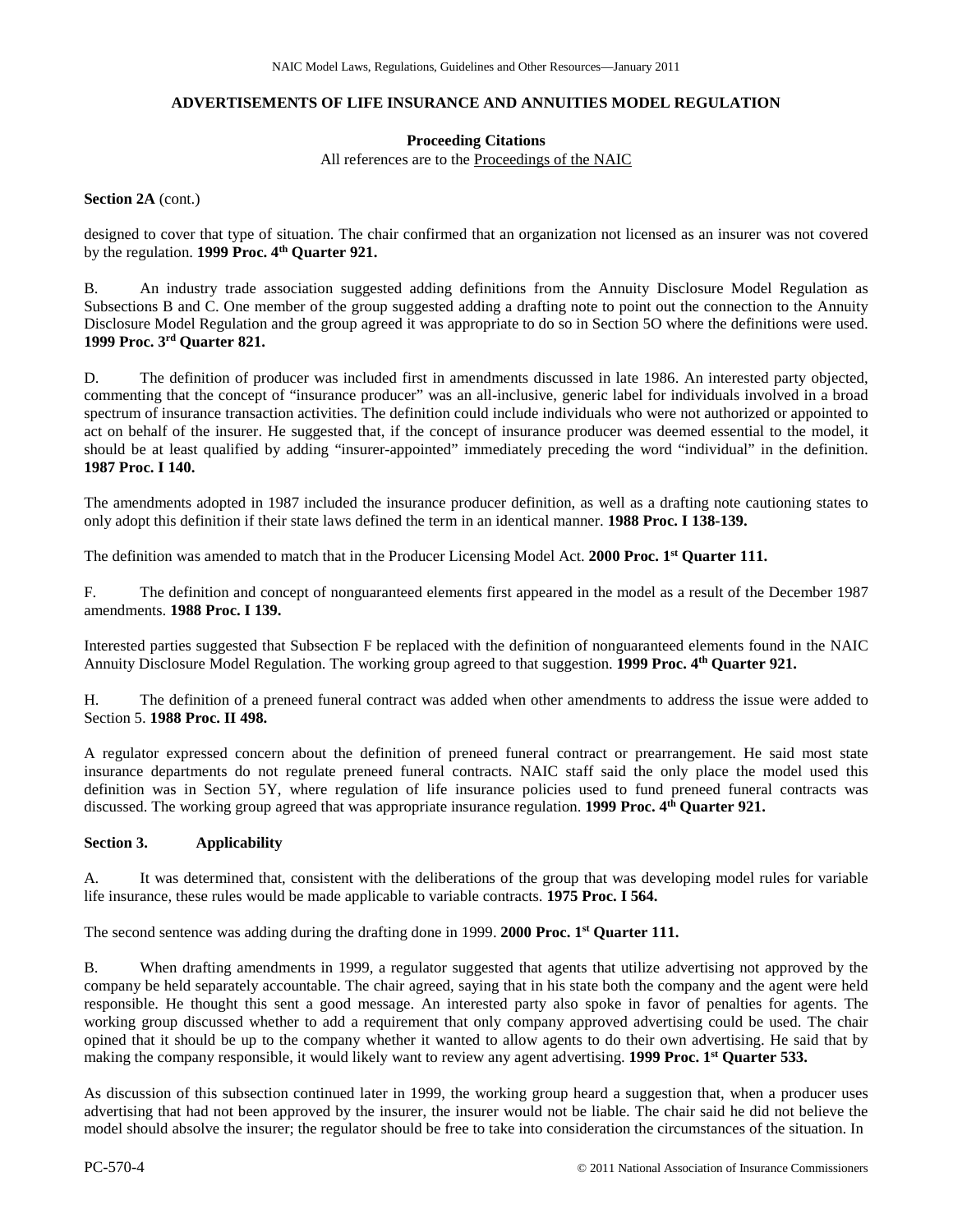## **Proceeding Citations**

All references are to the Proceedings of the NAIC

#### **Section 3b** (cont.)

addition, interested parties suggested changing the last two lines of Section 3B to say that the notice would state that there were consequences of not obtaining the required approval. The chair said he did not think that would be very effective. He suggested telling the producer the most dire consequences that could occur, rather than the least. Simply saying there were consequences would not be effective. **1999 Proc. 4th Quarter 921.**

### **Section 4. Form and Contents of Advertisements**

A. One interested party commented on the list of words that had the capacity to mislead. He recommended that the term "deposit" be deleted from the list because it could discourage or prohibit the proper use of that term with innovative products such as variable and universal life insurance. The response was that the proposed model did not prohibit the use of the term "deposit." However, it did prohibit the use of certain terms when taken out of context. Inclusion of the word "deposit" within the proposed rule was deemed necessary to remove ambiguity in specific and repeated areas of abuse. **1987 Proc. II 135.**

B. A regulator suggested that the working group consider developing parameters to help measure whether advertising was misleading or deceptive. Companies have advertising materials approved in some places but not others and he opined that this might be because the language was written so broadly. The chair said he did not want to be in the position of having to approve advertising just because some other states had done so. The working group discussed the terms used in Subsection B and decided to consider whether any other terms should be added to this list. **1999 Proc. 1st Quarter 533.**

The model included a sentence in Subsection B that said, "Every insurer shall establish and at all times maintain a system of control over the content, form and method of dissemination of all advertisements of its policies." An industry trade association suggested deleting this sentence. The chair said he was not in favor of that change because he felt insurers should be responsible for their agents. Several states spoke up in agreement with that position. The chair said he would like to have the authority to look at this on a case-by-case basis. If the agent went to great lengths to hide his bad actions from the company, he would probably not recommend regulatory sanctions, but if the company was not policing its agents carefully, he would hold them responsible. An interested party said the problem with the language in the draft was that it created an absolute liability that would take away the discretion to weigh the insurer's activities. **1999 Proc. 3rd Quarter 821.**

## **Section 5. Disclosure Requirements**

B. The working group agreed to add language that referred to a free-look period. The chair noted that this related to whether the advertising was within the rules, not whether it complied with the contract language. It would apply regardless of when the information was found to be misleading. **1999 Proc. 1st** Quarter 534.

D. The working group agreed to add a reference to the CD annuity. A regulator questioned the use of that term and asked whether it was intended to be illustrative or whether other terms should also be included. The chair opined that the language was written broadly enough that this was an example and encouraged its inclusion because he said annuities were often sold to the elderly with the information that this was "just like a CD." An insurer representative asked if this meant that insurers could never compare an annuity with a certificate of deposit. The chair responded that this did not say they could not be compared, but the insurer must point out similarities and differences. **1999 Proc. 1st Quarter 534.**

G. The chair suggested adding some paragraphs to Subsection G to describe what "prominent" meant in different types of media. He said the administrative law office in his state had often criticized the department for using subjective terms like "prominent" without specific standards so that a company would know whether it had met the test of prominence. An interested party responded that the current language of the model had worked for 15 years so this was a response to a problem that does not exist. The chair said that he thought it helped the companies to have more concrete standards. A regulator said that she appreciated having minimum standards in the regulation instead of having the discretion. The chair said that it had been his impression also, but he heard from the industry that it is more comfortable with the regulators having broad discretion. **1999 Proc. 3rd Quarter 821.**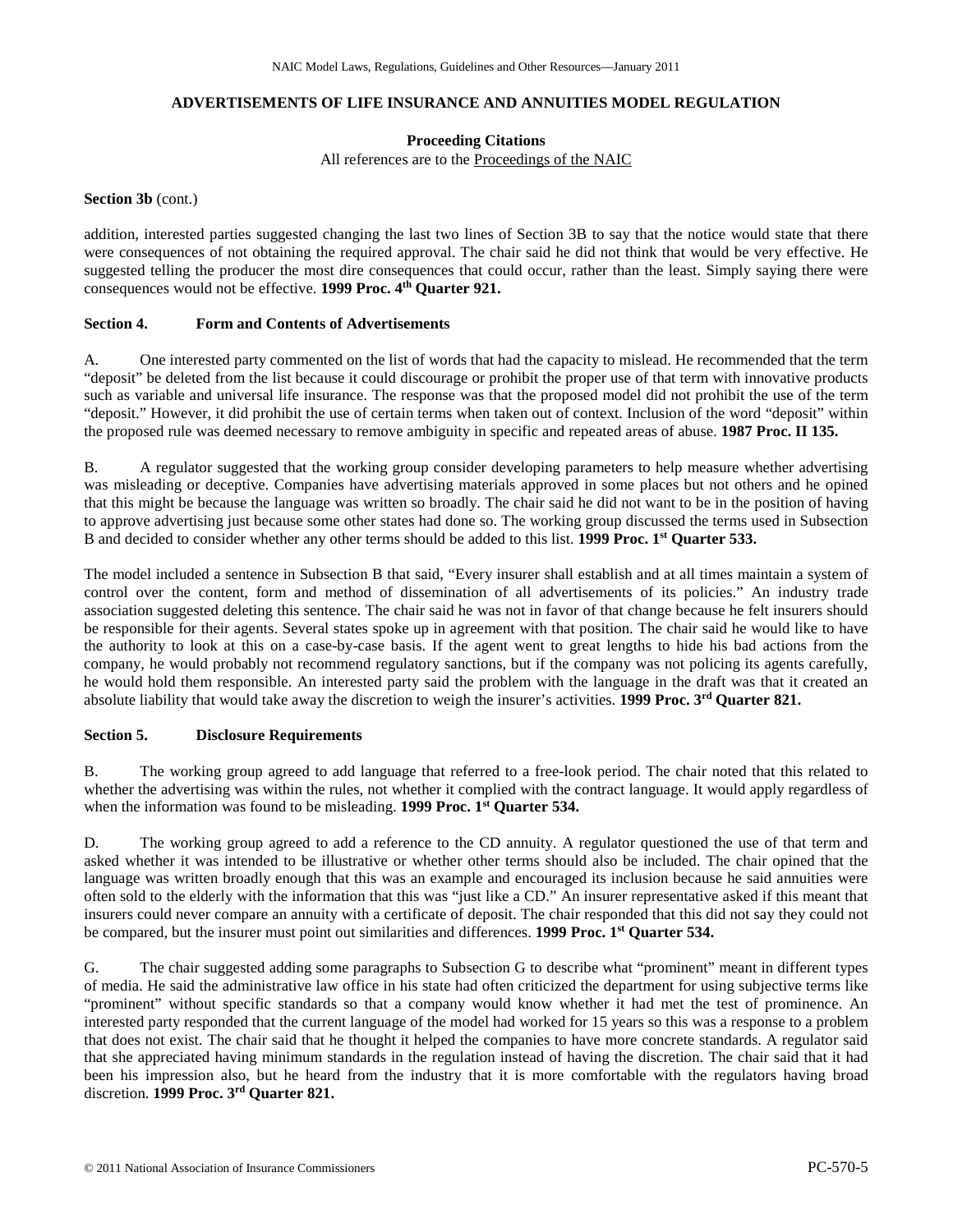### **Proceeding Citations**

All references are to the Proceedings of the NAIC

**Section 5** (cont.)

H. This subsection was added in 1987, with a provision limiting its effect to persons age 50 or older. **1988 Proc. I 140.**

When amendments were being considered in 1999, regulators questioned the limitation of Subsection H to persons age 50 or older and decided to delete it. **1999 Proc. 1st Quarter 534.**

I. During the revision of the model begun in 1986, the chair of the drafting group noted that a number of suggested changes were included to address marketing issues unique to universal life products. The recommended changes included new Paragraphs (2), (3) and (4). **1987 Proc. I 151, 153.**

When reviewing comments on the draft, the group heard from one interested party who recommended that Paragraph (3) be revised to clearly indicate that the withdrawal from the cash value of a flexible premium product was not a prohibited practice. The drafters concurred with the recommendation and incorporated alternate language in the draft. **1987 Proc. II 135.**

During the drafting effort that began in 1999, the chair proposed including prohibitions from the Life Insurance Illustrations Model Regulation within Section 5I. He said he did not see anything wrong with having similar material in two different regulations, as long as they were consistent. The working group agreed to the suggestion to include Paragraphs (5) and (6), which were taken from that model regulation. **1999 Proc. 2nd Quarter 530.**

An interested party commented on Subsection I(1). She said that her company's concern was with the word "describe." Is anything less than an illustration adequate? She said they would like to see, for example, "describe by a statement that premiums are not level." The chair responded that a statement that premiums are not level would not be enough and the interested party asked what he would envision as sufficient. The response gave an example: if the premium changed at age 65, the disclosure could say the premium was level to age 65 and then typically increased by 40%. He said he did not think this required the disclosure of the dollar amount of the premium. **1999 Proc. 3rd Quarter 821.**

J. During the revision of the model begun in 1986, the chair of the drafting group noted that a number of suggested changes were included to address marketing issues unique to universal life products. The recommended changes included new Subsections J, K, L and M. **1987 Proc. I 151, 154.**

While drafting amendments in 1999, the working group considered a suggestion from one state to add information to Section 5J. The language discussed the possibility of misleading a purchaser as to the investment aspect of insurance. The chair pointed out that an issue in many lawsuits has been that the life insurance policy was being sold as an investment. An industry trade association spoke against including the language, opining that what was already in the model regulation was adequate. A member of the drafting group said that the language was not tight enough because it talked about the person who "possibly will receive" or to "the degree it will mislead." The chair agreed that the language might need some work, but said he favored the concept. **1999 Proc. 2nd Quarter 530.**

K. When amendments were being drafted in 1999, one interested party suggested deleting Subsection K, which had been a part of the model since 1987. The chair said he was reluctant to remove a long-standing provision that had given clear guidance. **1999 Proc. 3rd Quarter 821.**

N. An interested party commented on the provisions related to financial planners included in the 1986 draft revisions. He said the subsection listed specific activities that allegedly constituted the activities of a "financial planner," "investment advisor," "financial consultant" or "financial counselor." Although the first sentence of this paragraph properly prohibited use of these terms unless the insurance producer was actually engaged in these activities, this prohibition was already contained in the Life Insurance Disclosure Model Regulation. He opined that the draft regulation was not the proper vehicle for regulating the undefined activities of a "financial planner," "investment adviser," "financial consultant" or "financial counselor." The activities of these specialists were already regulated by various state and federal laws, so there was no need to establish dual regulation of this activity. **1987 Proc. I 140, 154.**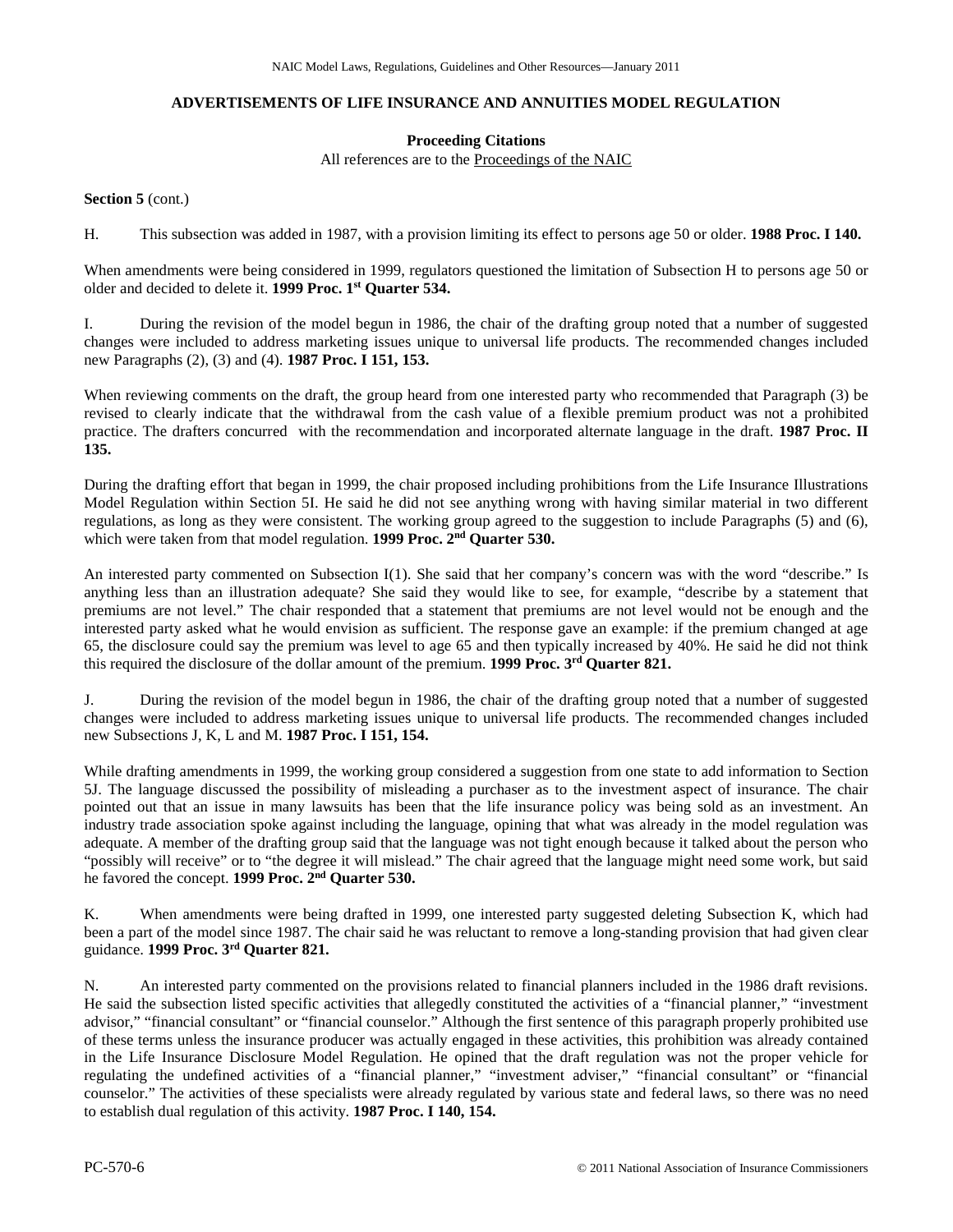#### **Proceeding Citations**

All references are to the Proceedings of the NAIC

#### **Section 5N** (cont.)

The task force heard a recommendation to delete or modify the requirement that persons using the term "financial planner" or other similar nomenclature be engaged in that business. The response from regulators was that insurance producers advertised their services and expertise in the areas of financial planning or counseling when in fact no such expertise or experience actually existed. These assertions subjected the insured to misrepresentation and fraud in the handling of his financial affairs. The task force said that some middle ground must be found where the insured was protected from misleading and deceiving representations of "unqualified" professional financial or investment planners and felt that the NAIC process presented the best forum to define what this middle ground should be. Until such time, it was suggested that the text of remain intact. **1987 Proc. II 135.**

An industry advisory committee noted that the draft model seemed to prohibit the use of terms such as "financial planner," unless "complete financial planning advice" were given regarding all of the following services: investments, insurance, real estate, tax matters and trust and estate matters. The committee said that many qualified individuals, with and without professional designations, offered advice to their clients concerning some, but not all of the above services. Furthermore, many "financial planners" served as the coordinator or leader of a team of professional experts, all of whom had their own field of expertise to contribute to the overall planning process. These professionals should not be prevented from using "financial planner" or similar terms to describe the services that they offerered. The group noted that the Securities and Exchange Commission and the North American Securities Administrators Association (NASAA) have not defined "financial planner," "financial consultant" or "financial counselor." Because of the myriad services provided, they apparently have concluded that the terms defy definition. But they have focused on the term "investment adviser." If a financial planner, consultant or counselor holds himself out to provide investment advisory services, then registration under the Investment Advisers Act of 1940 would be required. The state security administrators have developed substantially similar regulation through NASAA's model bill, the Uniform Securities Act of 1956, as amended. The committee urged the task force to agree that this constituted adequate regulation of financial planners, consultants and counselors or, if competence standards were subsequently deemed necessary by the NAIC, they should be established by model statute, not advertising rules. **1987 Proc. II 137.**

This subsection continued to generate discussion as the model was being amended in 1999. The working group compared this language to the Life Disclosure Model Regulation. The chair said he thought the language in the Life Disclosure Model Regulation was stronger than that included in this model draft, and he expressed a preference for that language. He noted that the authority to adopt this regulation came from the Unfair Trade Practices Act and asked if regulators could draft a regulation that is broader. Another regulator said he would argue that the language suggested by the chair adds precision to the vague language of the Unfair Trade Practices Act. **1999 Proc. 3rd Quarter 800.**

Near the end of the 1999 drafting effort, the working group again was asked to consider the use of financial planner designations. A representative from a standards group said that he agreed that a financial planner designation should not imply that someone was offering financial planning services if he or she was only selling insurance. He said his organization's concern was that a person with a properly obtained designation should not be precluded from using it on his stationary or business cards. Another interested party expressed concern that three different models talked about financial planners and each chose a different approach. He pointed out that the Unfair Trade Practices Act language was different from that in the advertising model and from that in the Life Disclosure Model Regulation. He said there were ambiguities created by three different approaches. He suggested taking out the provision in this model and relying on the Unfair Trade Practices Act. The chair noted that the group drafting changes to the Life Disclosure Model Regulation inserted the same language being considered for the advertising model. He said the Unfair Trade Practices Act created more of a problem because, in his opinion, the drafting note contradicted the provision. The working group agreed to add the text to Subsection N. **1999 Proc. 4th Quarter 899-900.**

When the revised model was presented to the parent committee for adoption, an interested party again raised concern about this provision. He said that some of the members of his organization were not in the business of giving financial advice but did so periodically. He noted that the word "only" in Section 5N could be confusing if the person mostly sold insurance but occasionally provided financial planning services. The parent committee chair said that she did not agree with that interpretation and said that if a person did some financial planning, he did not "only" sell insurance. She suggested deleting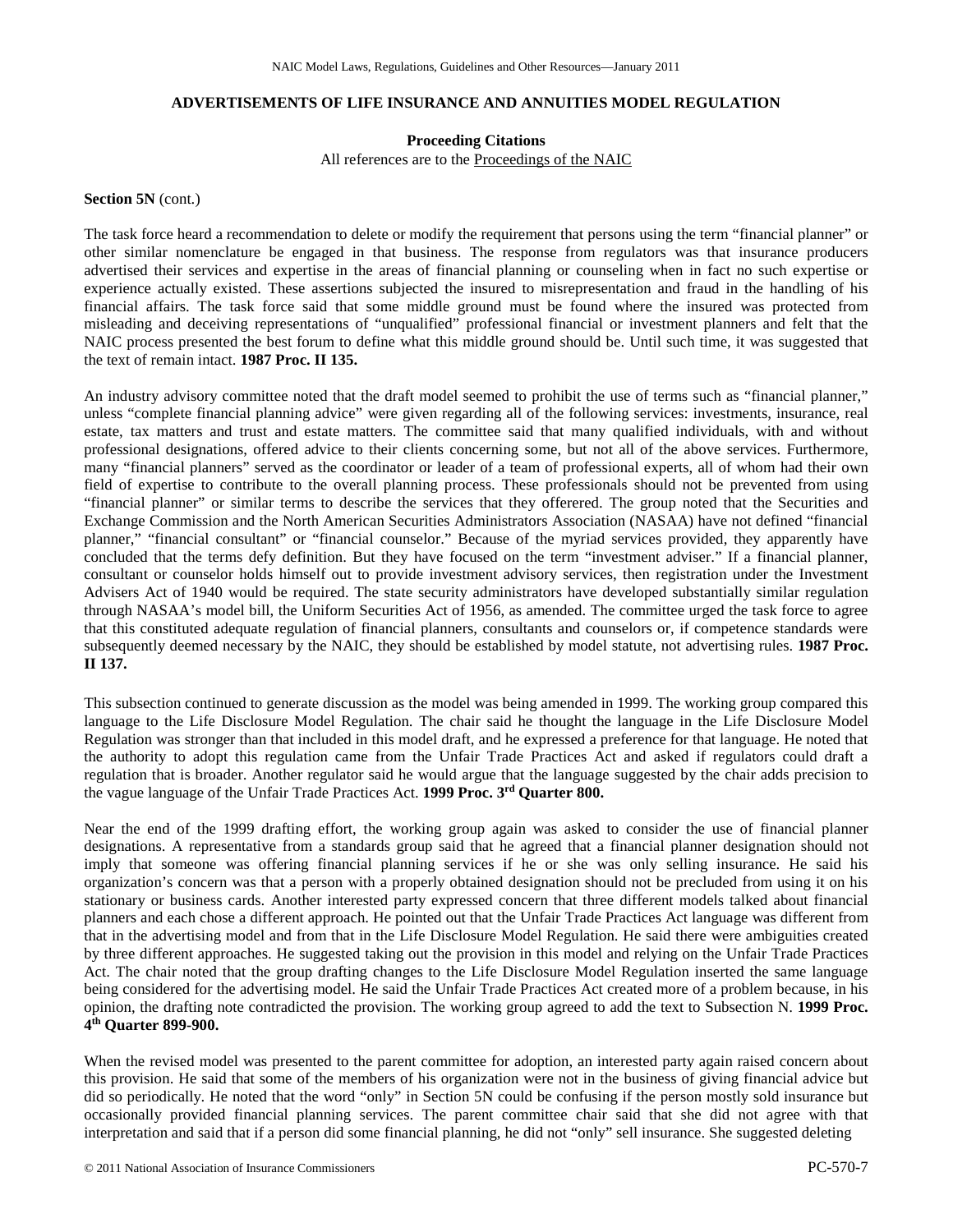### **Proceeding Citations**

All references are to the Proceedings of the NAIC

#### **Section 5N** (cont.)

the phrase "when they are only selling insurance" to clarify that issue. The working group chair said the purpose of the provision was to be sure that consumers were not misled and he did not see any problem with adding a phrase to clarify that. The parent committee chair asked the working group to review the narrow issues raised and bring a recommendation to the next meeting. **1999 Proc. 4th Quarter 844-845.**

When the working group again met to consider this narrow issue, the chair expressed concern that a person who was trained only to sell insurance might give the impression that he could give much broader advice and asked if that was misleading. The interested parties representing an association of producers and financial advisors said the implication of their association's new name was that the association was a "big tent" including financial advisers and traditional insurance agents. Members were precluded by the bylaws from implying that they could do more than their licenses allowed them to do. The association representative explained that a member must agree to comply with the bylaws and the code of ethics of the association. He said members needed to be engaged in the sale or management of insurance products to the public. A regulator opined that it would be easy for the public to get the impression that this individual was ready to advise on insurance and other financial products rather than one or the other. The association representative pointed out that the model regulation prohibited agents from giving the impression that compensation was unrelated to sales and the regulator responded that, if the violation turned on the intent of the advisers, it would be very difficult to prove. A regulator from another state said that her state's Unfair Trade Practices Act forbade a person to hold himself out as a financial planner if he was really selling insurance. She opined that members of the association could not use their designation on business cards in her state, but that there was an exception for those who had earned a financial planning designation. Another regulator agreed that people with a designation were uniquely qualified to give financial advice but he expressed concern about how the consumer would perceive this organization's title. The chair suggested that the way to fix the problem would be to allow the organization name to be used, provided there was some additional disclosure about what types of products that person could sell. Representatives of the association said that they would agree to do so only if it might be misleading and the chair responded that the comments of the working group seem to indicate regulators' belief that it was misleading. **2000 Proc. 1st Quarter 136.**

When the working group reconvened, the interested party from the trade association offered a revised suggestion for the working group's consideration. He suggested adding a sentence before the last sentence of that paragraph that said, "This provision also is not intended to preclude persons who are members of a recognized trade or professional association having such terms as part of its name from citing membership, providing the persons also disclose the products they are authorized to sell." The chair said his concern was to make sure consumers were clear about what the producer was authorized to sell. Another regulator asked how this coordinated with the model provision in the Unfair Trade Practices Act regarding a person who held himself out as a financial planner.

The chair responded that the working group was addressing a different issue here where advertising might be misleading or might be misunderstood. Another regulator asked whether this language would preclude the department from taking action if complaints showed that people were misled and asked if this should be characterized as a safe harbor. The chair agreed that was true with regard to citing membership in an association, but cautioned the producer community to use this carefully. **2000 Proc. 1st Quarter 134-135.** 

O. When the model was being considered for amendment in December of 1987, an interested party commented that his association would like to see a change to this subsection. The item in question was the provision that would require that illustrations of nonguaranteed policy elements be based on the insurer's current scale. His trade association had developed an alternative approach that would provide more information to the consumer and a more level playing field for the companies. Under this approach, the illustration of benefits greater than those based on current scale would be permitted, but only if there was clear disclosure that they were more favorable and only if corresponding figures based on the current scale were also illustrated. Thus, an illustration could contain figures based on three different scales: guaranteed, current, and illustrated. **1988 Proc. I 144.**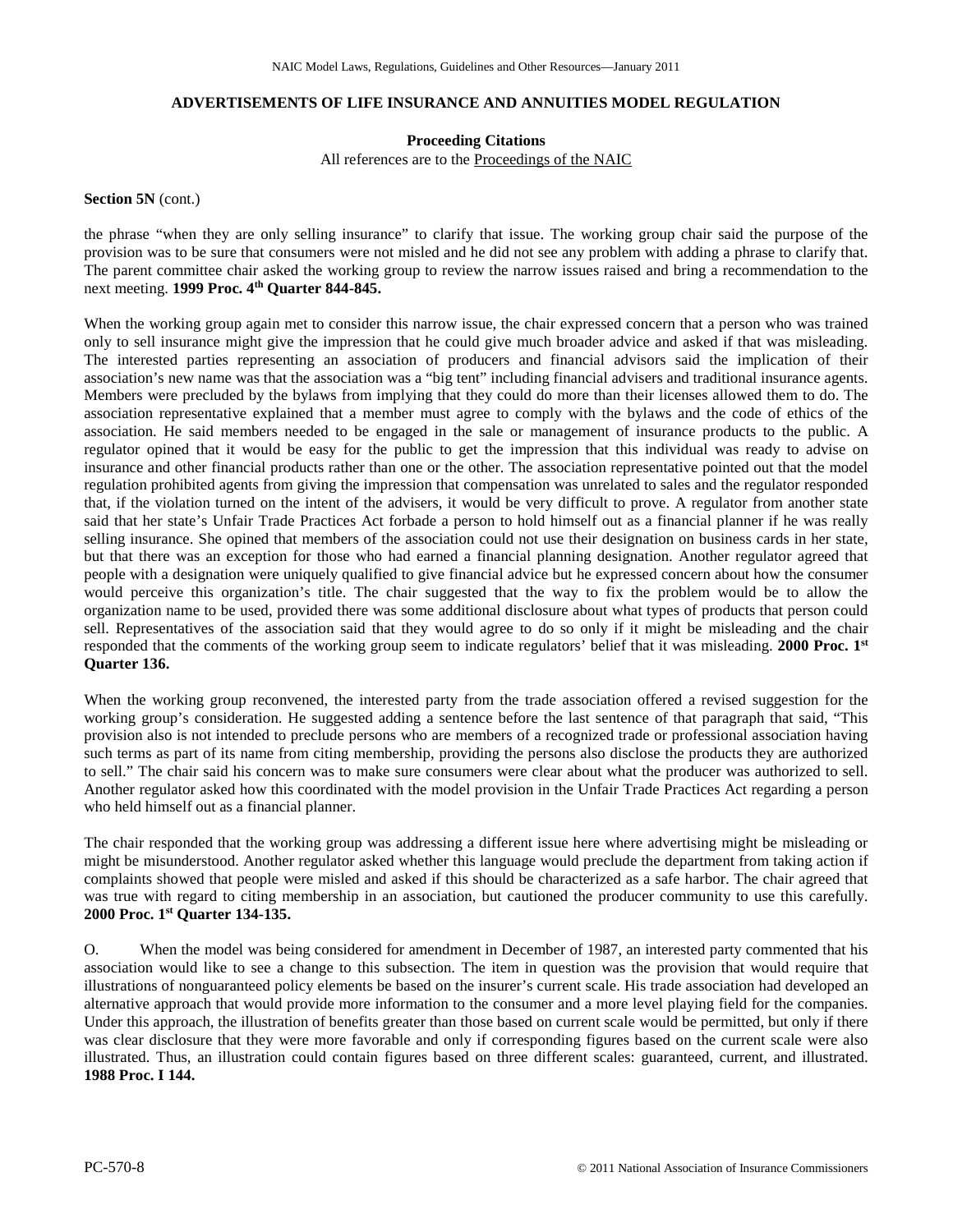#### **Proceeding Citations**

All references are to the Proceedings of the NAIC

#### **Section 5O** (cont.)

By the time amendments were being considered in 1999, the Life Insurance Illustrations Model Regulation had been adopted. The working group agreed that Paragraph (2) as written was inconsistent with the Life Insurance Illustrations Model Regulation. An interested party asked that this be changed to apply only in states where the illustrations regulation was not adopted. The working group reviewed the suggestion and agreed to reconcile the comments in the next draft. The working group also discussed a proposal to add several new paragraphs. **1999 Proc. 2nd Quarter 530.**

Q. When the model was amended in 1987, the text of Paragraph (1) was revised to clarify that the materials must be reproduced with sufficient completeness to avoid misleading or deceiving prospective insureds as to the nature of the testimonial. **1988 Proc. I 141.**

During the 1999 drafting effort, the working group decided to include a new Paragraph (4) suggested by one member to address situations where the person making a testimonial or endorsement was someone who had had a claim resolved. The paragraph specified that the claim information must be available so that a regulator could identify the claim that was the subject of the endorsement. **1999 Proc. 2nd Quarter 530.**

An interested party commented that Subsection Q(4) as drafted required an insurer to keep the information forever if a company was doing business in 50 states and one of those never did a market conduct examination. He recommended replacing the language of Paragraph (4) with a requirement to keep the material not more than five years after its use was discontinued. **1999 Proc. 3rd Quarter 822.**

R. One company representative suggested that Subsection R be changed so that the second sentence was preceded by "Unless the source of the information is itself, the source …." The chair said he could not go along with that suggestion because it was important to know if the statistic was based on the insurer's experience rather than that of the whole industry. The other regulators agreed that it would not be appropriate to change Subsection R. **1999 Proc. 3rd Quarter 822.**

S. In 1986 a special group was assigned the task of researching abuses of life insurance sales tied in with student loans. Some of the concerns highlighted were failure to use the words "life insurance" on the advertising material and use of misleading words. **1986 Proc. II 189-190.**

After further research, the group decided that sales of life insurance in connection with student loans was not an extensive problem and could be addressed by existing laws and regulations. **1987 Proc. I 149.**

The model on advertisements was drafted to include new provisions regarding marketing life insurance and annuities to students. **1987 Proc. I 151, 155.**

W. Amendments were made to the model to include much of what is now Subsection W at the same time amendments were being made to the Unfair Trade Practices Act. Although the amendments did not reference individual retirement accounts, the report to the parent said the amendments were for IRAs. **1976 Proc. II 366, 373-374.**

A trade association recommended changing the provision in Subsection W(1) to reference nonguaranteed interest rates. A regulator pointed out that the defined term was "nonguaranteed policy elements" rather than "nonguaranteed interest rates." The chair asked if the definition was needed at all because "nonguaranteed interest rate" was pretty clear. The working group agreed to leave the definition and to accept the recommendation for Subsection W. **1999 Proc. 3rd Quarter 822.**

X. During the drafting effort in 1999, a regulator suggested deleting the existing Subsection X, which described disclosures and referring instead to the Life Insurance Illustrations Model Regulation. The working group agreed to that suggestion. **1999 Proc. 2nd Quarter 530.**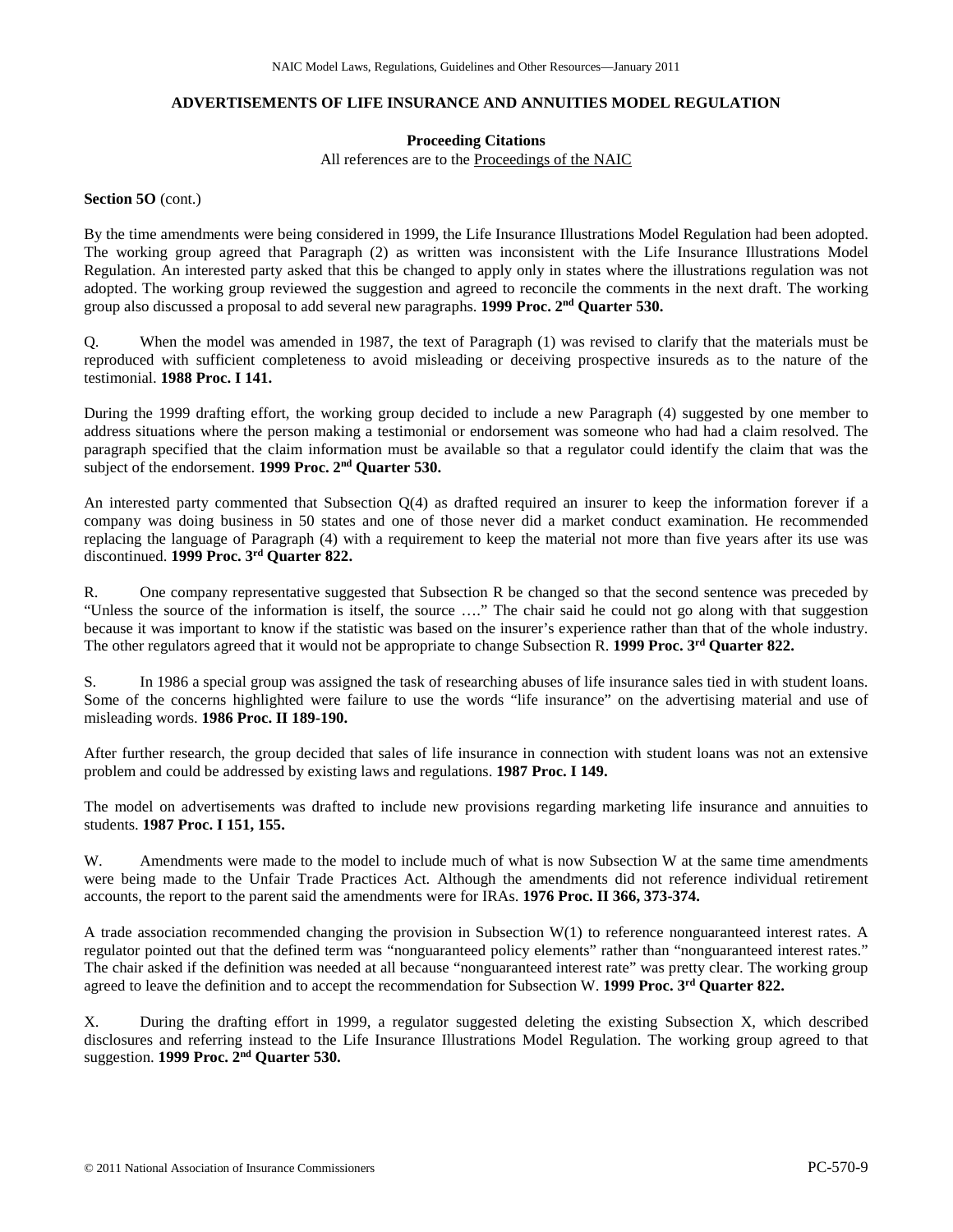#### **Proceeding Citations**

All references are to the Proceedings of the NAIC

#### **Section 5** (cont.)

Y. A special group was convened to consider sales of life insurance to fund prepaid funeral plans. Some interested parties felt that a clear distinction between the role of life insurance and the sale of funeral goods and services should be made. There was, however, consensus that there should be a definition of insurance-funding preneed contracts. Some commented that an amendment to the NAIC model governing the advertising of life insurance was not the appropriate place to address the concerns of the group. Members of the group identified their regulatory concerns, which were primarily disclosure related. One regulator noted that, because the Federal Trade Commission has scheduled a study of funeral plans in 1988, and because of the number of complaints that have been received in state departments in this area, she felt it was necessary to proceed with a statute addressing disclosure quickly. **1988 Proc. I 602.**

Just prior to adoption of the new subsection, an interested party expressed objection to the provision that required disclosure of the fact that a sales commission was being paid. He said the disclosure would distract consumers and inform them of what they already knew. A regulator responded that the consumer did not know enough about the transaction, but should because of its unique nature. He commented that the suggested amendment did not require disclosure of the dollar amount or percentage, but just the fact that an agent would be receiving a commission. The provision was deleted before the model was adopted. **1988 Proc. II 478, 502.**

The group that drafted the amendments listed a number of concerns they sought to address. Their principal concern was to inform consumers about the products they were purchasing. The group believed it was vital that consumers know they were dealing with a life insurance agent and that they were purchasing a life insurance policy or an annuity contract that would fund the funeral contract. These concerns were prompted in part by consumer complaints filed with insurance departments stating the consumers were unaware that a life product had been purchased. The items that the group believed should be disclosed to the consumer were: (1) the fact that a life insurance policy or annuity contract was involved or being used to fund a prearrangement; (2) the nature of the relationship among the soliciting agent or agents, the provider of the funeral or cemetery merchandise or services, the prearranger and the insurer; (3) the relationship of the life insurance policy or annuity contract to the funding of the prearrangement and the nature and existence of any guarantees relating to the prearrangement; (4) the impact on the prearrangement (a) of any changes in the life insurance policy or annuity contract including but not limited to changes in the assignment, beneficiary designation or use of the proceeds, (b) of any penalties to be incurred by the policyholder as a result of failure to make premium payments, (c) of any penalties to be incurred or monies to be received as a result of cancellation or surrender of the life insurance policy or annuity contract; (5) a list of the merchandise and services that were applied or contracted for in the prearrangement and all relevant information concerning the price of the funeral services, including an indication that the purchase price was either guaranteed at the time of purchase or to be determined at the time of need; (6) all relevant information concerning what occurs and whether any entitlements or obligations arise if there was a difference between the proceeds of the life insurance policy or annuity contract and the amount actually needed to fund the prearrangement; (7) any penalties or restrictions, including but not limited to geographic restrictions or the inability of the provider to perform, on the delivery of merchandise, services or the prearrangement guarantee; and (8) the fact that a sales commission or other form of compensation was being paid and if so, the identity of the individual or entity to who it was paid. **1988 Proc. 479-480.**

After identification of the items to be disclosed, the most controversial issue discussed by the regulators and interested parties was the point at which disclosure should occur. After lengthy discussions on this issue, the consensus of the group was to require full disclosure of the specified items at the time of application and to require limited disclosure (items 1 and 2 listed above) at the advertising stage. **1988 Proc. II 480.**

Subsection Y also was discussed as amendments to the model were being drafted in 1999. One regulator said it seemed to imply that insurance departments could regulate preneed funeral contracts. In many states insurance regulators could only regulate life insurance used to fund preneed funeral contracts. The chair said he thought the intention of this section was to regulate insurance and suggested that perhaps the definition of preneed funeral contract needed to be redrafted to reflect that more clearly. **1999 Proc. 3rd Quarter 800.**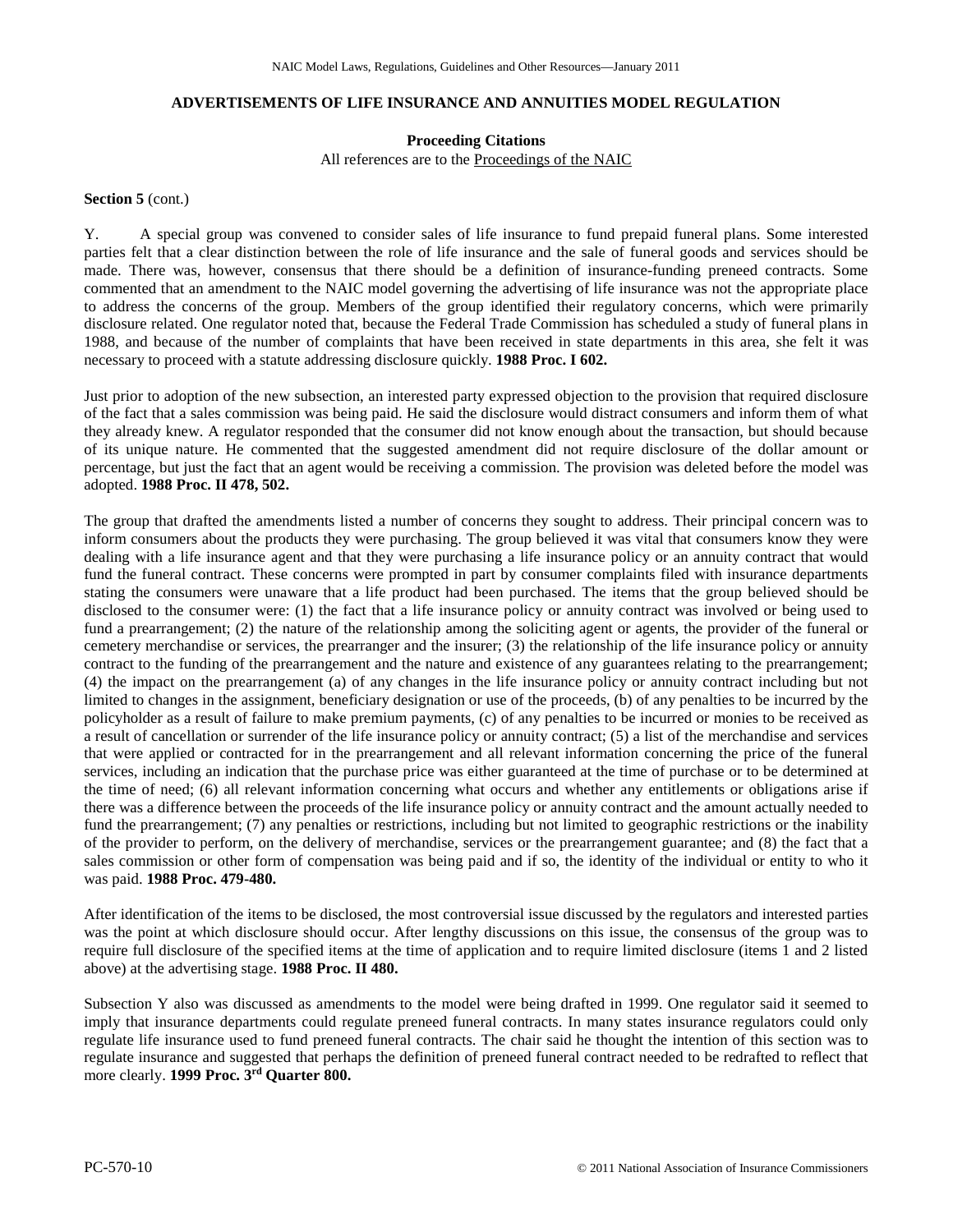### **Proceeding Citations**

All references are to the Proceedings of the NAIC

#### **Section 6. Identity of Insurer**

A. When amendments were drafted in 1987, Subsection A was modified to clarify that the name of the insurer was to appear in advertisements and on the application form. **1988 Proc. I 143.**

During the redraft in 1999, language was added to Subsection A to serve as a safe harbor so that insurers did not have to list every company in every composite. A trade association recommended deletion of that additional language and opined that the last phrase conflicted with the first phrase. The chair explained that this was intended to be an exception. He said regulators needed to decide whether they wanted to provide a safe harbor or whether all names should be required. A company representative said that if another company included her company's name in its advertisement, the advertisement should be submitted to the company for comment. She suggested that if the composite contained comparisons of six companies, it would get six ideas of what was an appropriate way to describe this. She said the interested parties had not understood this last addition to be an exception. The chair asked interested parties to make suggestions for the redraft that would make this intent clearer. **1999 Proc. 3rd Quarter 822.**

An interested party asked if this section meant insurers were required to show the ratings. The chair confirmed that, in a composite where companies were not identified, the ratings must be shown. The interested party commented that the composite advertisements he had seen were pretty tight for space. The chair said that this was not required in other advertisements because they identified the insurer so a person could look up the company for himself. Here all the companies did not have to be identified, but the rating of the lowest insurer needed to be stated. The interested party asked about the procedure when there were different ratings from different agencies. The chair said that, if the company chose to use the Best ratings, for example, than it would go by the lowest on that scale. **1999 Proc. 4th Quarter 921.**

#### **Section 7. Jurisdictional Licensing and Status of Insurer**

An interested party suggested adding a sentence at the end of Subsection A to clarify that, if an advertisement identified the issuing insurers, the ratings did not need to be stated. The working group agreed to that addition. **1999 Proc. 4th Quarter 900.**

A. A trade association commented that Subsections A and B are out of date in light of the current trend toward electronic commerce. The chair said that it would be very easy to meet the requirements of Subsection A with a statement that not all products were available in all states. An interested party pointed out that what appeared to be a local broadcast could be placed on the Internet without the knowledge of the person who prepared it but a regulator said that the language of Subsection A would relieve that person of responsibility because it said the advertisement was intended to be heard beyond the limits of the jurisdiction. **1999 Proc. 3rd Quarter 822.**

B. The same trade association representative pointed out a similar problem in Subsection B. She noted that the language "where the advertisement appears," left the question of where an advertisement appears when it was on the Internet. A member of the group acknowledged that the phrase was a problem and suggested its deletion. The working group agreed. **1999 Proc. 3rd Quarter 822-823.**

## **Section 8. Statements About the Insurer**

The chair pointed out that the existing language in Section 8 did not require disclosure of the ratings given to a company by all rating agencies; the insurer can pick only the one that was most favorable. He proposed additional language for Section 8 that would require the advertising to state where the insurer's rating that it chose to cite falls in the hierarchy of that particular rating agency, for example, "third highest of 15 ratings." **1999 Proc. 3rd Quarter 800.**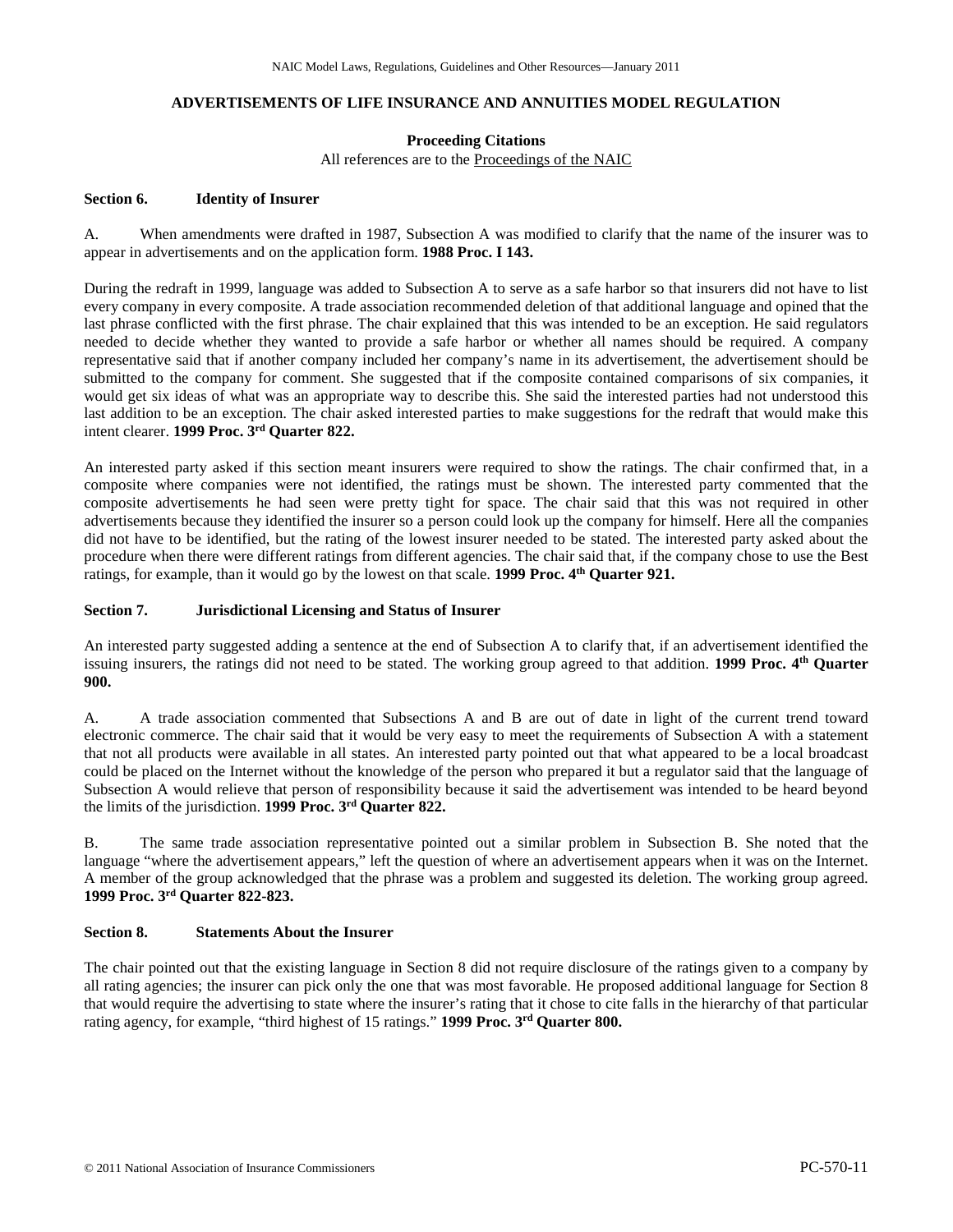## **Proceeding Citations**

All references are to the Proceedings of the NAIC

### **Section 9. Enforcement Procedures**

The original model adopted in 1975 contained provisions similar to the existing Subsection A. Subsections B and C were added during the amendment process begun in 1986. **1987 Proc. I 156.**

A. Interested parties pointed out that, if no examination was done, insurers would be required to keep advertisements forever. He suggested deleting the last part of the sentence so that the requirement was simply to keep the file for a period of years after discontinuance of its use or publication. The working group agreed. **1999 Proc. 3rd Quarter 823.**

B. Interested parties commented on the new proposed Subsection B. Prior review or approval of advertising should not turn on whether the commissioner "finds that it may be in the best interests of the public," because that test was far too subjective and whimsical. The commenters suggested review if the commissioner found that advertising had the capacity to mislead the public. That suggestion was included in the draft later adopted. **1987 Proc. I 140, 156.**

The record included comments received from interested parties and regulators' responses. One recommendation was a modification of Subsection B to remove the commissioner's ability to require an insurer to pre-file life advertising material if he found it to be in the best interest of the public. The drafters responded that this language was specifically included to provide the commissioner with an expedited alternative to control life advertising content. **1987 Proc. II 135.**

C. Near the end of the drafting process a trade association raised the issue of institutional advertising. A representative summarized his comments on "branding" advertisements and said he viewed advertising that was designed to raise awareness of the company name as generic and expressed concern about its being covered under the regulation. Another interested party said that these generic advertisements did not refer to specific products and should not be subjected to the advertising rules. She said some states then subjected them to filing requirements and, for a national advertising campaign, a delay in approval by one state could affect the entire campaign. The chair said that this model had been around for a long time and there had not be an exception for these types of advertisements. He pointed out several sections of the model that would apply to this type of advertisement and expressed concern about exempting branding advertisements from Section 4B, 5Q, 5S and 5T(4). He said he was sympathetic to the industry's concerns about filing of advertising but the NAIC model regulation did not require filing. A regulator added that the definition suggested by the trade association was too vague and would be difficult to enforce. **1999 Proc. 4th Quarter 899.**

Another regulator added that he did not think it would be very constructive to have to argue about what would fit under an exemption for a generic advertisement. An industry representative said this was an important issue to companies. There has been a fundamental shift in how companies want to present themselves in advertising. The regulator responded that the problem the industry was describing was a filing problem, not a problem with the NAIC's model. A consumer advocate opined that branding advertisements on television were the most misleading type of ads, and were simply designed to give a warm and fuzzy feeling about the company. A regulator suggested that the group should send a strong message about how the regulators feel about filing of advertising. She said if the working group had reached consensus, it should raise that issue but another regulator said he did not think it was relevant to include that issue in the model. The working group decided to add a drafting note to Section 9 explaining its position. **1999 Proc. 4th Quarter 899.**

#### **Section 10. Penalties**

This section was added in 1987. **1988 Proc. I 144.**

## **Section 11. Conflict With Other Regulations**

During the 1999 redraft the working group decided to add several words to Section 11 for clarification. These referred to other NAIC models that did not exist at the time the advertising model initially was developed. **1999 Proc. 3rd Quarter 823.**

#### **Section 12. Severability**

This provision first appeared in the draft being developed in late 1986. **1987 Proc. I 157.**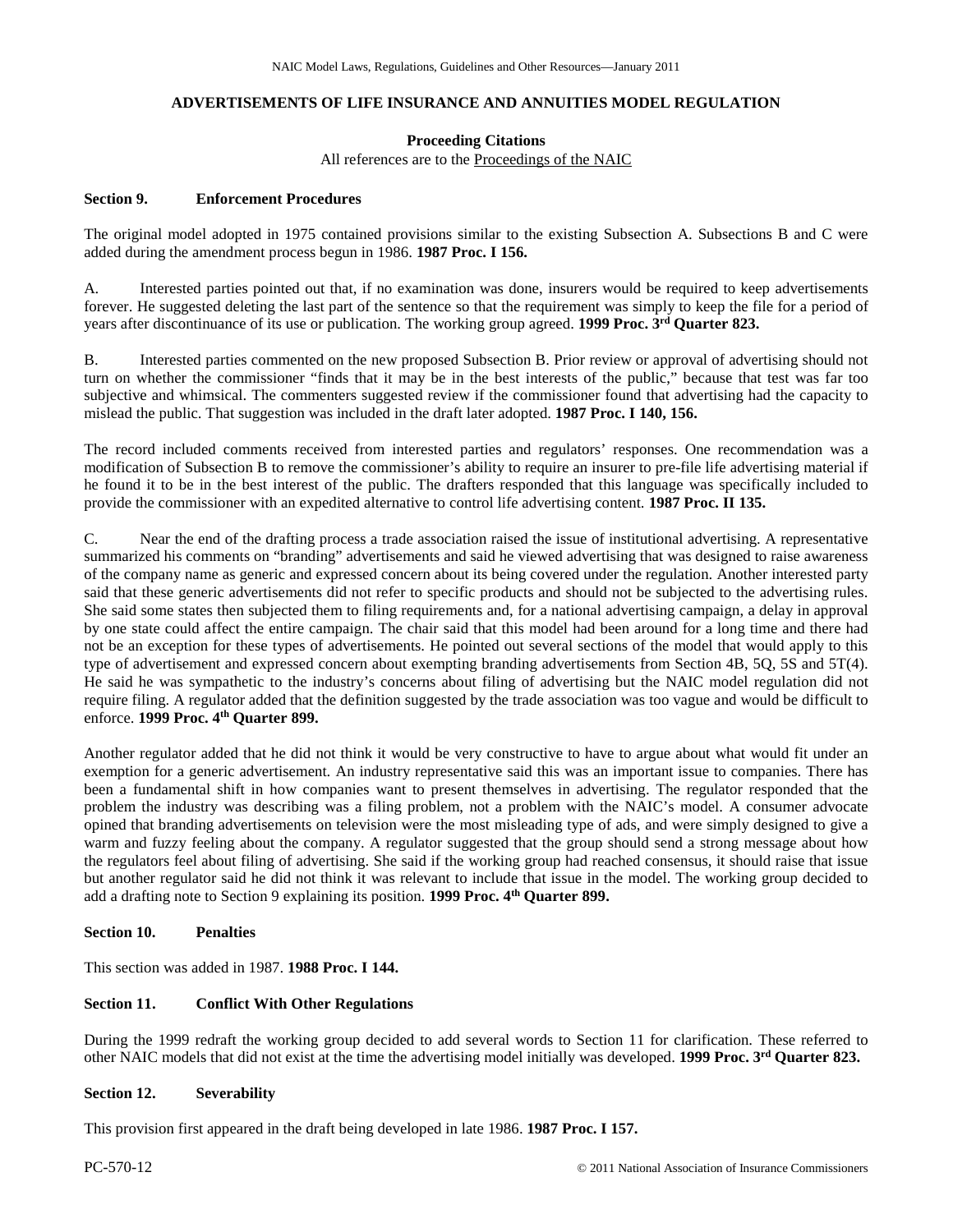**Proceeding Citations**

All references are to the Proceedings of the NAIC

\_\_\_\_\_\_\_\_\_\_\_\_\_\_\_\_\_\_\_\_\_\_\_\_\_\_\_\_\_

*Chronological Summary of Actions*

*June 1975: Adopted model. December 1987: Amended much of model. June 2000: Amended model after total review of all provisions.*